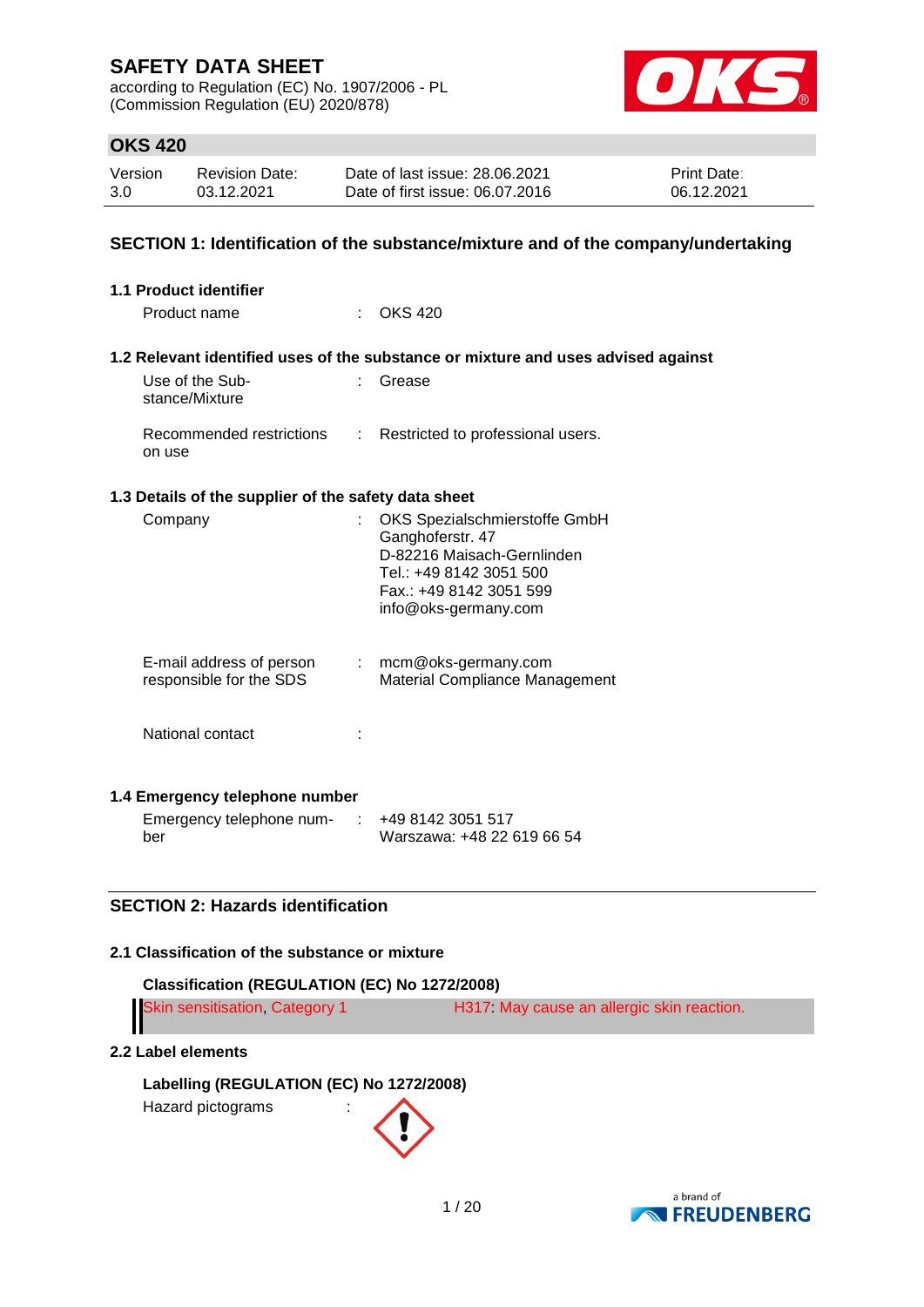according to Regulation (EC) No. 1907/2006 - PL (Commission Regulation (EU) 2020/878)



# **OKS 420**

| Version<br>3.0 | <b>Revision Date:</b><br>03.12.2021 | Date of last issue: 28.06.2021<br>Date of first issue: 06.07.2016 |                                                               |                                                                                                                                                                               | Print Date:<br>06.12.2021 |
|----------------|-------------------------------------|-------------------------------------------------------------------|---------------------------------------------------------------|-------------------------------------------------------------------------------------------------------------------------------------------------------------------------------|---------------------------|
| Signal word    |                                     | ÷                                                                 | Warning                                                       |                                                                                                                                                                               |                           |
|                | Hazard statements                   |                                                                   | H317                                                          | May cause an allergic skin reaction.                                                                                                                                          |                           |
|                | Precautionary statements            |                                                                   | <b>Prevention:</b><br>P272<br>P <sub>280</sub>                | Contaminated work clothing should not be<br>allowed out of the workplace.<br>Wear protective gloves.                                                                          |                           |
|                |                                     |                                                                   | <b>Response:</b><br>P302 + P352<br>P333 + P313<br>P362 + P364 | IF ON SKIN: Wash with plenty of water.<br>If skin irritation or rash occurs: Get medical<br>advice/ attention.<br>Take off contaminated clothing and wash it<br>before reuse. |                           |

### **Hazardous components which must be listed on the label:**

4-ethyl-2-(8-heptadecenyl)-2-oxazoline-4-methanol

Molybdenum trioxide, reaction products with bis[O,O-bis(2-ethylhexyl)] hydrogen dithiophosphate

#### **2.3 Other hazards**

This substance/mixture contains no components considered to be either persistent, bioaccumulative and toxic (PBT), or very persistent and very bioaccumulative (vPvB) at levels of 0.1% or higher.

Ecological information: The substance/mixture does not contain components considered to have endocrine disrupting properties according to REACH Article 57(f) or Commission Delegated regulation (EU) 2017/2100 or Commission Regulation (EU) 2018/605 at levels of 0.1% or higher.

Toxicological information: The substance/mixture does not contain components considered to have endocrine disrupting properties according to REACH Article 57(f) or Commission Delegated regulation (EU) 2017/2100 or Commission Regulation (EU) 2018/605 at levels of 0.1% or higher.

### **SECTION 3: Composition/information on ingredients**

#### **3.2 Mixtures**

Chemical nature : Mineral oil.

polyurea

#### **Components**

| Chemical name | CAS-No.                    | <b>Classification</b> | specific concen- | Concentration |
|---------------|----------------------------|-----------------------|------------------|---------------|
|               | EC-No.                     |                       | tration limit    | (% w/w)       |
|               |                            |                       | M-Factor         |               |
|               | Index-No.                  |                       | <b>Notes</b>     |               |
|               | <b>Registration number</b> |                       | Acute toxicity   |               |
|               |                            |                       | estimate         |               |

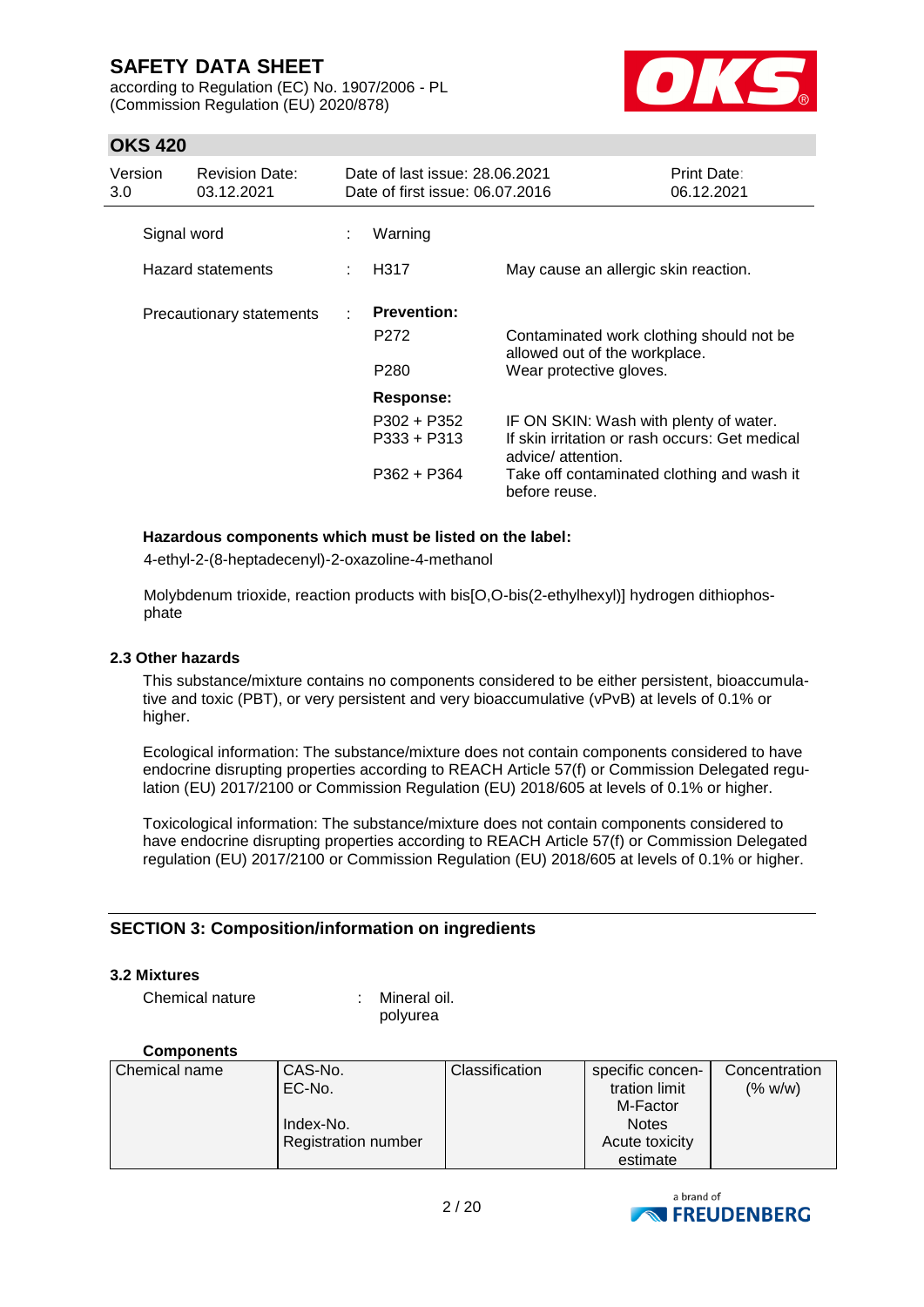according to Regulation (EC) No. 1907/2006 - PL (Commission Regulation (EU) 2020/878)



# **OKS 420**

| Version<br>3.0                                                                                                       | <b>Revision Date:</b><br>03.12.2021                                     |                                                                                                  | Date of last issue: 28.06.2021<br>Date of first issue: 06.07.2016        | Print Date:<br>06.12.2021 |               |
|----------------------------------------------------------------------------------------------------------------------|-------------------------------------------------------------------------|--------------------------------------------------------------------------------------------------|--------------------------------------------------------------------------|---------------------------|---------------|
| reaction product of<br>diphenylme-<br>thanediisocyanate,<br>octylamine and<br>oleylamine (molar<br>ratio1:1.86:0.14) |                                                                         | 430-930-6<br>01-0000017717-62-<br>0001<br>01-0000017717-62-<br>0000<br>01-0000017717-62-<br>0002 | Aquatic Chronic4;<br>H413                                                |                           | $>= 10 - 20$  |
| 4-ethyl-2-(8-<br>heptadecenyl)-2-                                                                                    | oxazoline-4-methanol                                                    | 68140-98-7<br>268-820-3<br>01-2120795751-43-<br><b>XXXX</b>                                      | Skin Sens.1A;<br>H <sub>317</sub><br>Aquatic Chronic3;<br>H412           |                           | $>= 0,25 - 1$ |
| $bis[O,O-bis(2-$<br>dithiophosphate                                                                                  | Molybdenum trioxide,<br>reaction products with<br>ethylhexyl)] hydrogen | 947-946-9<br>01-2120772600-59-<br><b>XXXX</b>                                                    | Skin Irrit.2; H315<br>Skin Sens.1B;<br>H317<br>Aquatic Chronic4;<br>H413 |                           | $>= 0,25 - 1$ |

For explanation of abbreviations see section 16.

## **SECTION 4: First aid measures**

### **4.1 Description of first aid measures**

| If inhaled              | : Remove person to fresh air. If signs/symptoms continue, get<br>medical attention.<br>Keep patient warm and at rest.<br>If unconscious, place in recovery position and seek medical<br>advice.<br>Keep respiratory tract clear.<br>If breathing is irregular or stopped, administer artificial respira-<br>tion. |
|-------------------------|-------------------------------------------------------------------------------------------------------------------------------------------------------------------------------------------------------------------------------------------------------------------------------------------------------------------|
| In case of skin contact | : Take off all contaminated clothing immediately.<br>Wash off immediately with soap and plenty of water.<br>Get medical attention immediately if irritation develops and<br>persists.<br>Wash clothing before reuse.<br>Thoroughly clean shoes before reuse.                                                      |
| In case of eye contact  | : Rinse immediately with plenty of water, also under the eyelids,<br>for at least 10 minutes.                                                                                                                                                                                                                     |

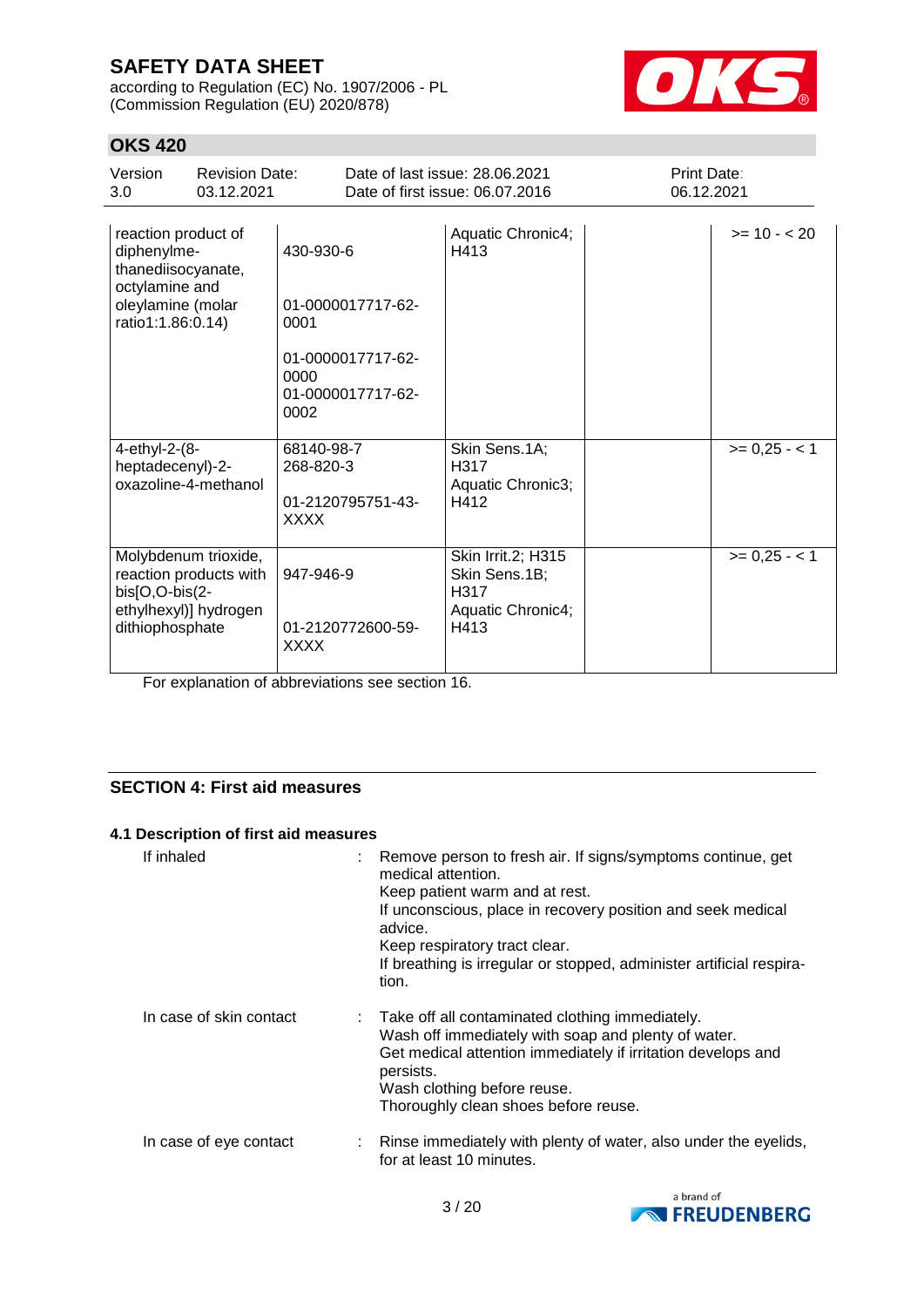according to Regulation (EC) No. 1907/2006 - PL (Commission Regulation (EU) 2020/878)



# **OKS 420**

| Version      |                              | <b>Revision Date:</b>                   |                                                                                                                                                                                                                                                      | Date of last issue: 28.06.2021                                                                                                                                          | Print Date: |
|--------------|------------------------------|-----------------------------------------|------------------------------------------------------------------------------------------------------------------------------------------------------------------------------------------------------------------------------------------------------|-------------------------------------------------------------------------------------------------------------------------------------------------------------------------|-------------|
| 3.0          |                              | 03.12.2021                              |                                                                                                                                                                                                                                                      | Date of first issue: 06.07.2016                                                                                                                                         | 06.12.2021  |
|              |                              |                                         |                                                                                                                                                                                                                                                      | If eye irritation persists, consult a specialist.                                                                                                                       |             |
| If swallowed |                              |                                         | Move the victim to fresh air.<br>If unconscious, place in recovery position and seek medical<br>advice.<br>Keep respiratory tract clear.<br>Do not induce vomiting without medical advice.<br>Never give anything by mouth to an unconscious person. |                                                                                                                                                                         |             |
|              |                              |                                         |                                                                                                                                                                                                                                                      | 4.2 Most important symptoms and effects, both acute and delayed                                                                                                         |             |
|              | Symptoms                     |                                         |                                                                                                                                                                                                                                                      | Allergic appearance                                                                                                                                                     |             |
|              | <b>Risks</b>                 |                                         |                                                                                                                                                                                                                                                      | May cause an allergic skin reaction.                                                                                                                                    |             |
|              |                              |                                         |                                                                                                                                                                                                                                                      | 4.3 Indication of any immediate medical attention and special treatment needed                                                                                          |             |
|              | Treatment                    |                                         |                                                                                                                                                                                                                                                      | The first aid procedure should be established in consultation<br>with the doctor responsible for industrial medicine.                                                   |             |
|              |                              | <b>SECTION 5: Firefighting measures</b> |                                                                                                                                                                                                                                                      |                                                                                                                                                                         |             |
|              |                              | 5.1 Extinguishing media                 |                                                                                                                                                                                                                                                      |                                                                                                                                                                         |             |
|              | Suitable extinguishing media |                                         | ÷                                                                                                                                                                                                                                                    | Use water spray, alcohol-resistant foam, dry chemical or car-<br>bon dioxide.                                                                                           |             |
|              | media                        | Unsuitable extinguishing                | ÷                                                                                                                                                                                                                                                    | High volume water jet                                                                                                                                                   |             |
|              |                              |                                         |                                                                                                                                                                                                                                                      | 5.2 Special hazards arising from the substance or mixture                                                                                                               |             |
|              | ucts                         | Hazardous combustion prod-              | - 11                                                                                                                                                                                                                                                 | Carbon oxides<br>Nitrogen oxides (NOx)<br>Oxides of phosphorus<br>Metal oxides                                                                                          |             |
|              |                              | 5.3 Advice for firefighters             |                                                                                                                                                                                                                                                      |                                                                                                                                                                         |             |
|              | for firefighters             | Special protective equipment :          |                                                                                                                                                                                                                                                      | In the event of fire, wear self-contained breathing apparatus.<br>Use personal protective equipment. Exposure to decomposi-<br>tion products may be a hazard to health. |             |
|              |                              | Further information                     |                                                                                                                                                                                                                                                      | Standard procedure for chemical fires.                                                                                                                                  |             |

# **SECTION 6: Accidental release measures**

|                             | 6.1 Personal precautions, protective equipment and emergency procedures |  |
|-----------------------------|-------------------------------------------------------------------------|--|
| <b>Parennal procautions</b> | Evenuato norennal to esfo srose                                         |  |

Personal precautions : Evacuate personnel to safe areas. Use the indicated respiratory protection if the occupational

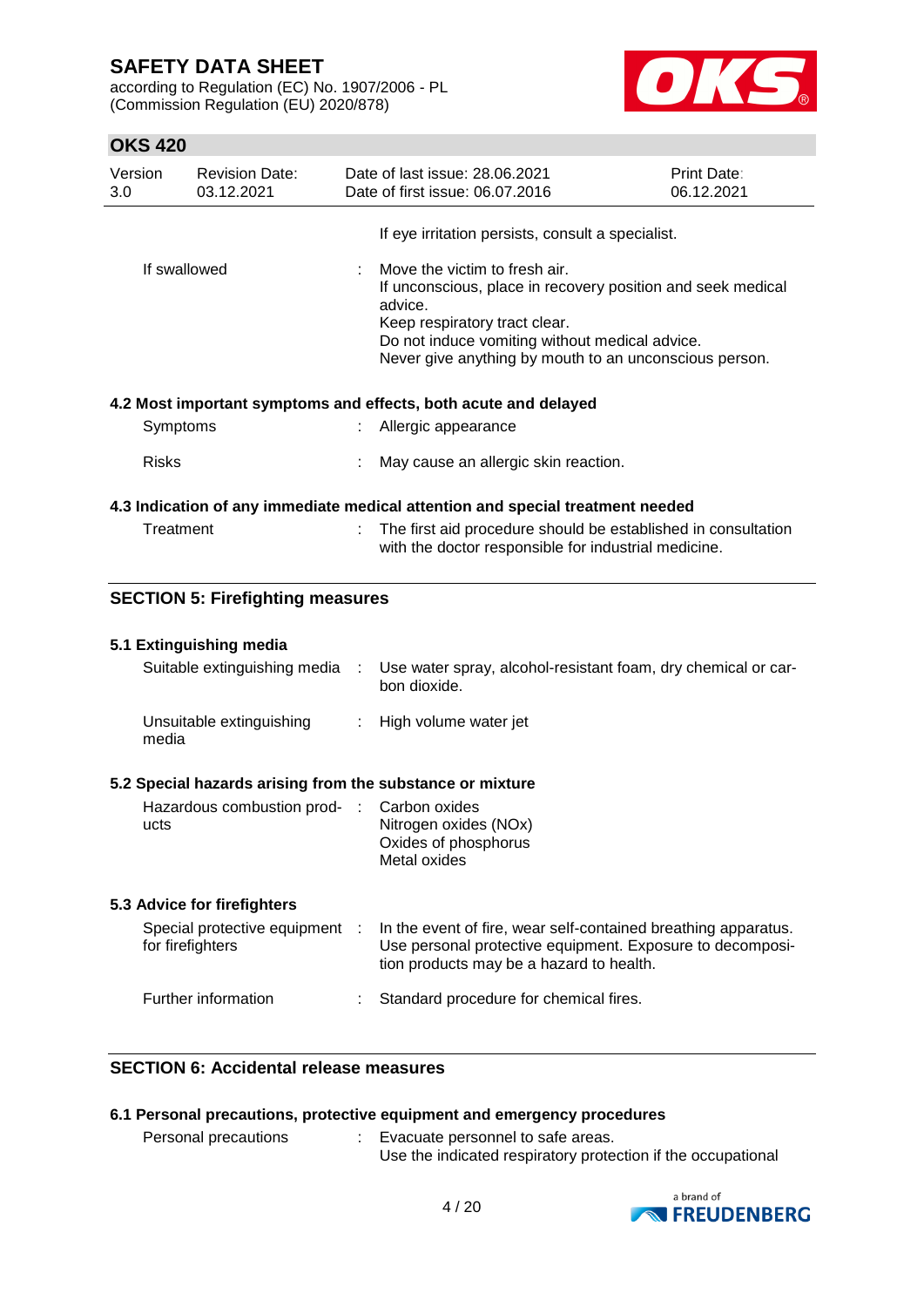according to Regulation (EC) No. 1907/2006 - PL (Commission Regulation (EU) 2020/878)



# **OKS 420**

| Version<br>3.0                                           | <b>Revision Date:</b><br>03.12.2021  |  | Date of last issue: 28.06.2021<br>Date of first issue: 06.07.2016                                                                                                        | <b>Print Date:</b><br>06.12.2021 |  |  |
|----------------------------------------------------------|--------------------------------------|--|--------------------------------------------------------------------------------------------------------------------------------------------------------------------------|----------------------------------|--|--|
|                                                          |                                      |  | exposure limit is exceeded and/or in case of product release<br>(dust).<br>Do not breathe vapours, aerosols.<br>Refer to protective measures listed in sections 7 and 8. |                                  |  |  |
|                                                          | <b>6.2 Environmental precautions</b> |  |                                                                                                                                                                          |                                  |  |  |
|                                                          | Environmental precautions            |  | Try to prevent the material from entering drains or water<br>courses.<br>Local authorities should be advised if significant spillages<br>cannot be contained.            |                                  |  |  |
| 6.3 Methods and material for containment and cleaning up |                                      |  |                                                                                                                                                                          |                                  |  |  |
|                                                          | Methods for cleaning up              |  | : Clean up promptly by sweeping or vacuum.<br>Keep in suitable, closed containers for disposal.                                                                          |                                  |  |  |

# **6.4 Reference to other sections**

For personal protection see section 8.

## **SECTION 7: Handling and storage**

# **7.1 Precautions for safe handling**

| Advice on safe handling | : Avoid contact with skin and eyes.<br>For personal protection see section 8.<br>Persons with a history of skin sensitisation problems or asth-<br>ma, allergies, chronic or recurrent respiratory disease should<br>not be employed in any process in which this mixture is being<br>used.<br>Smoking, eating and drinking should be prohibited in the ap-<br>plication area.<br>Wash hands and face before breaks and immediately after<br>handling the product.<br>Do not get in eyes or mouth or on skin.<br>Do not get on skin or clothing.<br>Do not ingest.<br>Do not repack.<br>These safety instructions also apply to empty packaging which<br>may still contain product residues.<br>Keep container closed when not in use. |
|-------------------------|----------------------------------------------------------------------------------------------------------------------------------------------------------------------------------------------------------------------------------------------------------------------------------------------------------------------------------------------------------------------------------------------------------------------------------------------------------------------------------------------------------------------------------------------------------------------------------------------------------------------------------------------------------------------------------------------------------------------------------------|
| Hygiene measures        | Wash face, hands and any exposed skin thoroughly after<br>handling.                                                                                                                                                                                                                                                                                                                                                                                                                                                                                                                                                                                                                                                                    |

## **7.2 Conditions for safe storage, including any incompatibilities**

| Requirements for storage | Store in original container. Keep container closed when not in |
|--------------------------|----------------------------------------------------------------|
| areas and containers     | use. Keep in a dry, cool and well-ventilated place. Containers |
|                          | which are opened must be carefully resealed and kept upright   |
|                          | to prevent leakage. Store in accordance with the particular    |
|                          | national regulations. Keep in properly labelled containers.    |

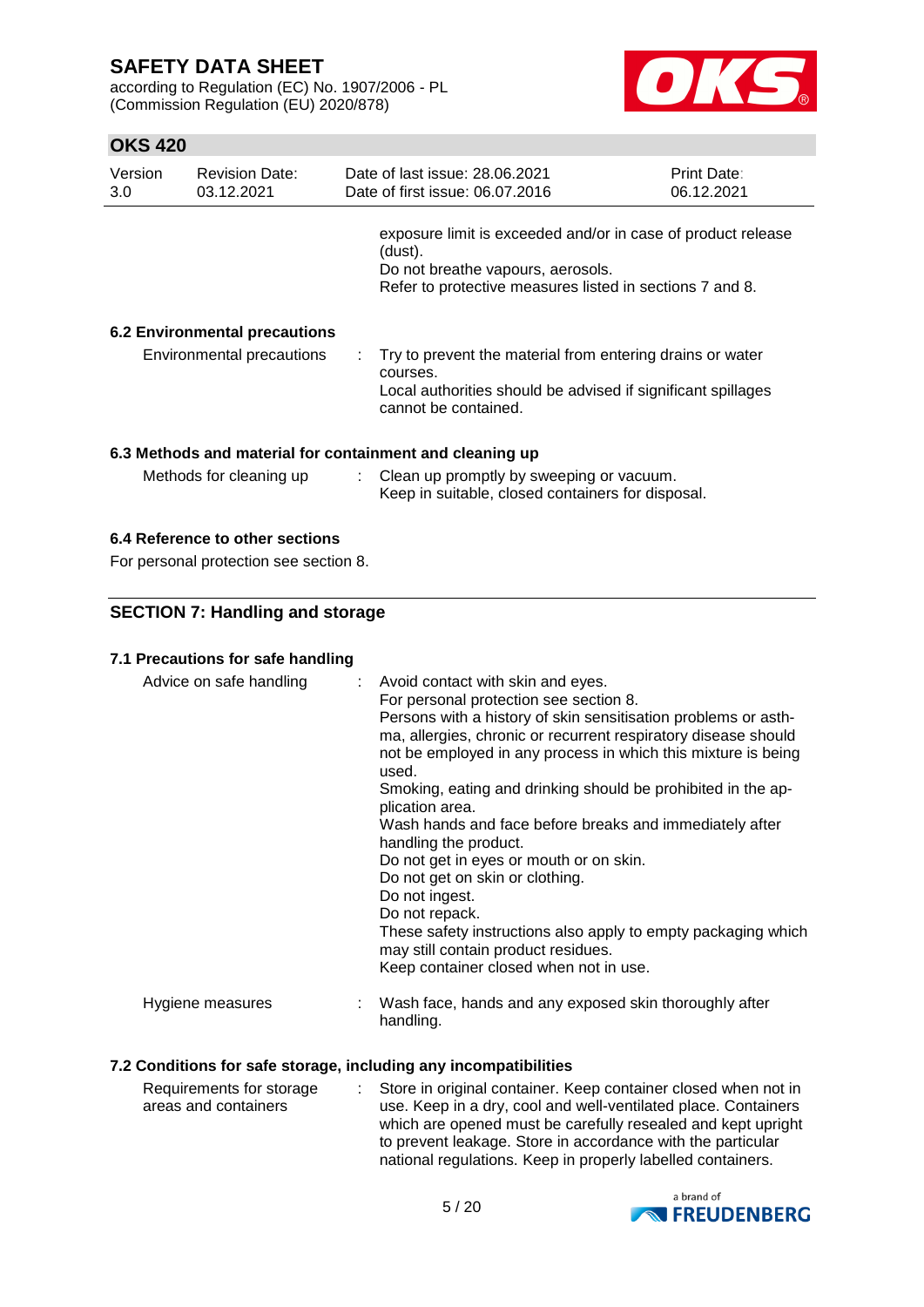according to Regulation (EC) No. 1907/2006 - PL (Commission Regulation (EU) 2020/878)



# **OKS 420**

| Version | <b>Revision Date:</b> | Date of last issue: 28.06.2021  | <b>Print Date:</b> |
|---------|-----------------------|---------------------------------|--------------------|
| 3.0     | 03.12.2021            | Date of first issue: 06.07.2016 | 06.12.2021         |

### **7.3 Specific end use(s)**

Specific use(s) : Specific instructions for handling, not required.

## **SECTION 8: Exposure controls/personal protection**

### **8.1 Control parameters**

### **Occupational Exposure Limits**

| Components                                                                                                            | CAS-No.           | Value type (Form<br>of exposure) | Control parameters                 | <b>Basis</b>             |
|-----------------------------------------------------------------------------------------------------------------------|-------------------|----------------------------------|------------------------------------|--------------------------|
| Molybdenum triox-<br>ide, reaction prod-<br>ucts with bis[O,O-<br>bis(2-ethylhexyl)]<br>hydrogen dithio-<br>phosphate | Not As-<br>signed | <b>NDS</b>                       | $4 \text{ mg/m}$ 3<br>(Molybdenum) | PL OEL<br>$(2018-07-07)$ |
|                                                                                                                       |                   | <b>NDSch</b>                     | $10$ mg/m $3$<br>(Molybdenum)      | PL OEL<br>$(2018-07-07)$ |

## **Derived No Effect Level (DNEL) according to Regulation (EC) No. 1907/2006:**

| Substance name                                                                                               | End Use | <b>Exposure routes</b> | Potential health ef-<br>fects | Value                 |
|--------------------------------------------------------------------------------------------------------------|---------|------------------------|-------------------------------|-----------------------|
| residual oils (petrole-<br>um), hydrotreated                                                                 | Workers | Inhalation             | Long-term systemic<br>effects | $2,7$ mg/m $3$        |
|                                                                                                              | Workers | Inhalation             | Acute systemic ef-<br>fects   | $5,6$ mg/m $3$        |
|                                                                                                              | Workers | Skin contact           | Long-term systemic<br>effects | mg/kg                 |
| Molybdenum trioxide,<br>reaction products with<br>bis[O,O-bis(2-<br>ethylhexyl)] hydrogen<br>dithiophosphate | Workers | Inhalation             | Long-term systemic<br>effects | 4,93 mg/m3            |
|                                                                                                              | Workers | Dermal                 | Long-term systemic<br>effects | $1,4$ mg/kg<br>bw/day |

#### **8.2 Exposure controls**

### **Engineering measures**

none

### **Personal protective equipment**

Eye protection : Safety glasses with side-shields

| .<br>Material      |              | Nitrile rubber |
|--------------------|--------------|----------------|
| Break through time | $:$ > 10 min |                |
| Protective index   | : Class 1    |                |

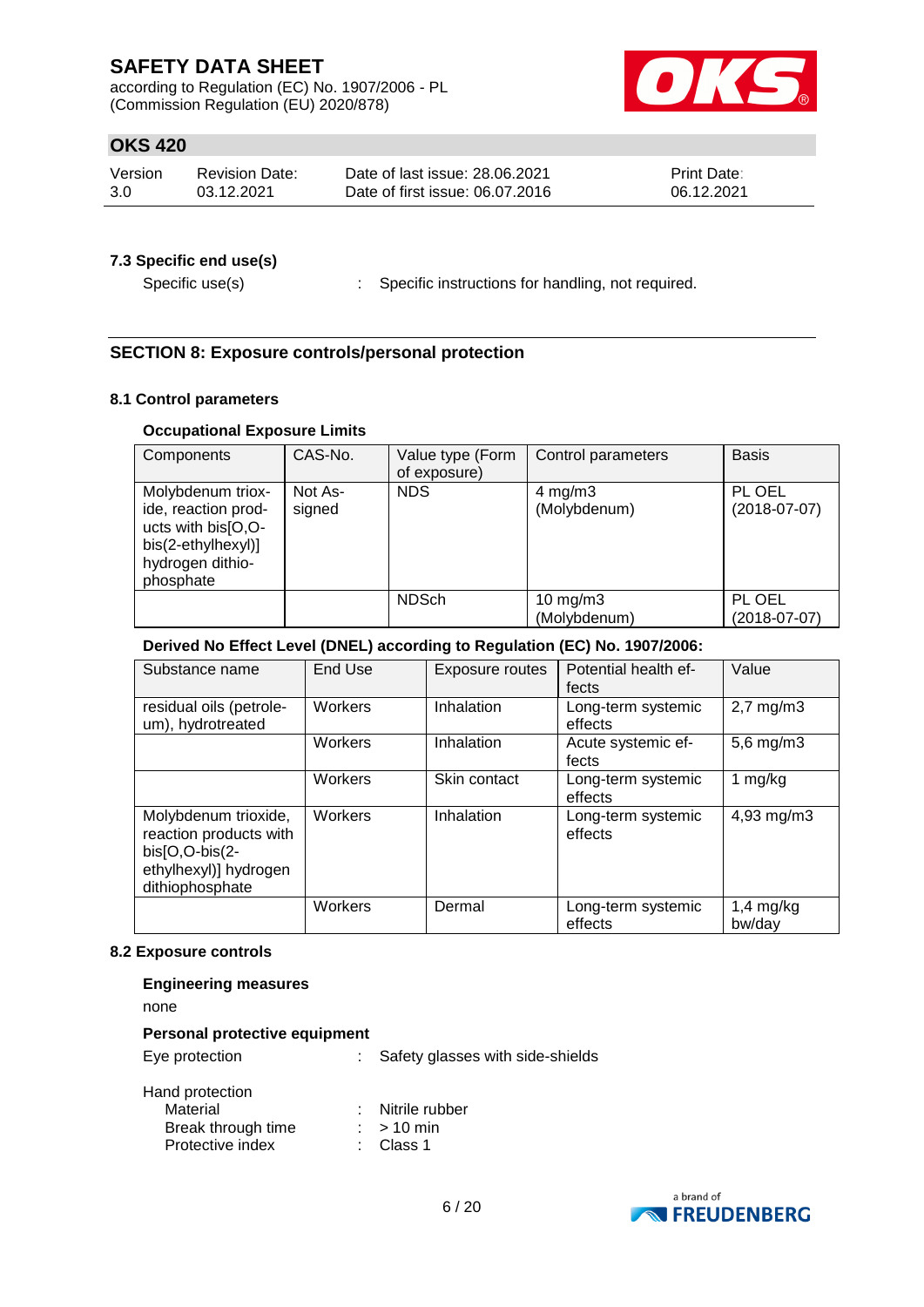according to Regulation (EC) No. 1907/2006 - PL (Commission Regulation (EU) 2020/878)



## **OKS 420**

| Version<br>3.0 | <b>Revision Date:</b><br>03.12.2021 | Date of last issue: 28.06.2021<br>Date of first issue: 06.07.2016                                                                                                                                                                                                                                                                           | Print Date:<br>06.12.2021 |
|----------------|-------------------------------------|---------------------------------------------------------------------------------------------------------------------------------------------------------------------------------------------------------------------------------------------------------------------------------------------------------------------------------------------|---------------------------|
|                | Remarks                             | Wear protective gloves. The break through time depends<br>amongst other things on the material, the thickness and the<br>type of glove and therefore has to be measured for each<br>case.<br>The selected protective gloves have to satisfy the specifica-<br>tions of Regulation (EU) 2016/425 and the standard EN 374<br>derived from it. |                           |
|                | Respiratory protection              | Not required; except in case of aerosol formation.                                                                                                                                                                                                                                                                                          |                           |
|                | Filter type                         | Filter type P                                                                                                                                                                                                                                                                                                                               |                           |
|                | Protective measures                 | The type of protective equipment must be selected according<br>to the concentration and amount of the dangerous substance<br>at the specific workplace.<br>Choose body protection in relation to its type, to the concen-<br>tration and amount of dangerous substances, and to the spe-<br>cific work-place.                               |                           |

## **SECTION 9: Physical and chemical properties**

## **9.1 Information on basic physical and chemical properties**

| Physical state                                      | t. | paste                     |
|-----------------------------------------------------|----|---------------------------|
| Colour                                              | ÷  | beige                     |
| Odour                                               |    | characteristic            |
| <b>Odour Threshold</b>                              | t. | No data available         |
|                                                     |    |                           |
| Melting point/range                                 | t. | No data available         |
| Boiling point/boiling range                         |    | No data available         |
| Flammability (solid, gas)                           | ÷  | <b>Combustible Solids</b> |
| Upper explosion limit / Upper<br>flammability limit |    | : No data available       |
| Lower explosion limit / Lower<br>flammability limit |    | : No data available       |
| Flash point                                         | ÷  | Not applicable            |
| Auto-ignition temperature                           | t. | No data available         |
| Decomposition temperature                           |    |                           |

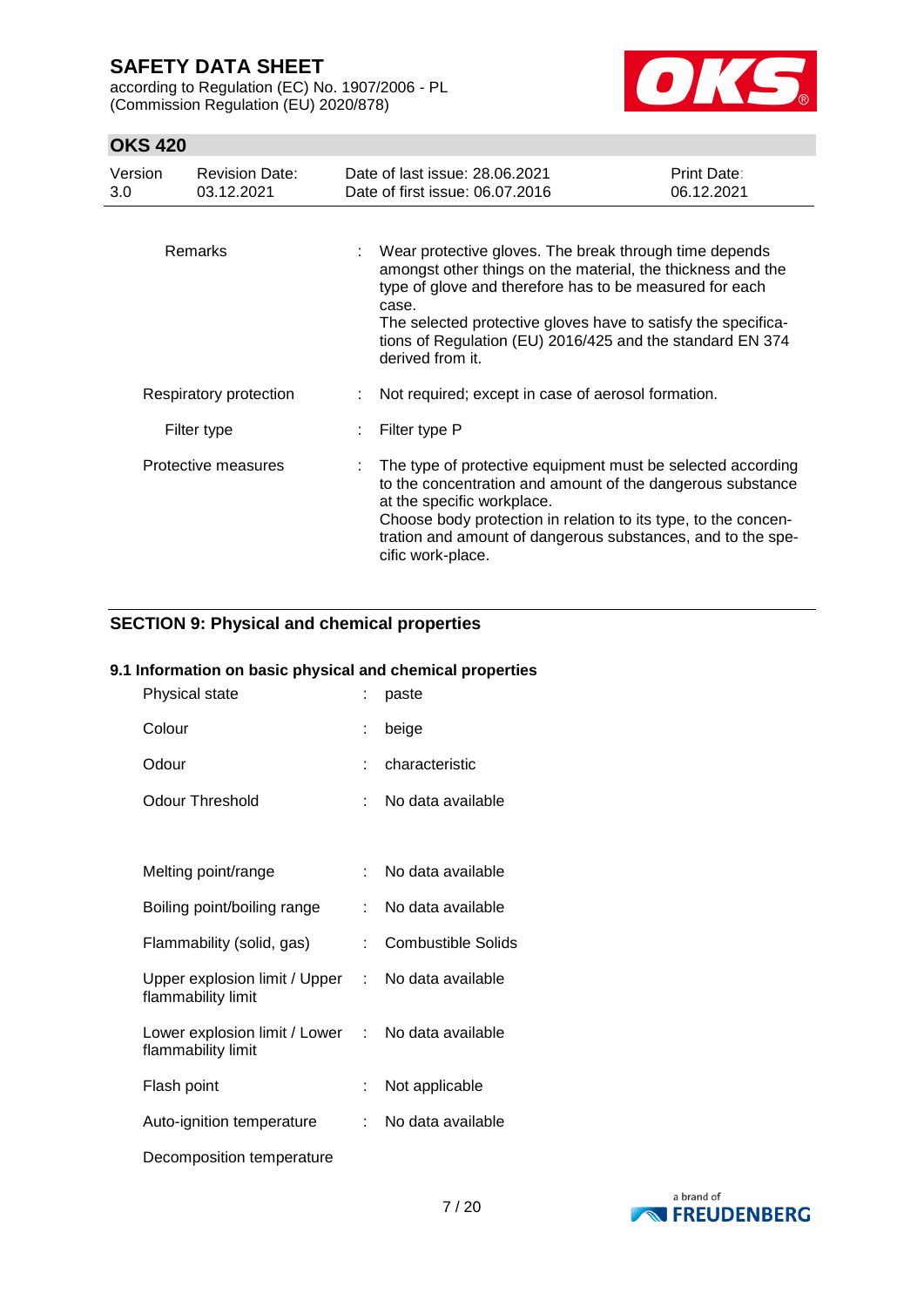according to Regulation (EC) No. 1907/2006 - PL (Commission Regulation (EU) 2020/878)



# **OKS 420**

| Version<br>3.0 | <b>Revision Date:</b><br>03.12.2021                     |                             | Date of last issue: 28.06.2021<br>Date of first issue: 06.07.2016         | Print Date:<br>06.12.2021 |
|----------------|---------------------------------------------------------|-----------------------------|---------------------------------------------------------------------------|---------------------------|
|                | Decomposition tempera-<br>ture                          | $\mathcal{I}^{\mathcal{I}}$ | No data available                                                         |                           |
|                | pH                                                      | ÷                           | Not applicable                                                            |                           |
|                | Viscosity<br>Viscosity, dynamic<br>Viscosity, kinematic | ÷<br>÷.                     | No data available<br>Not applicable                                       |                           |
|                | Solubility(ies)<br>Water solubility                     | ÷                           | insoluble                                                                 |                           |
|                | Solubility in other solvents                            | $\mathcal{L}$               | No data available                                                         |                           |
|                | Partition coefficient: n-<br>octanol/water              | ÷                           | No data available                                                         |                           |
|                | Vapour pressure                                         |                             | < 0,001 hPa (20 °C)                                                       |                           |
|                | Relative density                                        | ÷                           | 0,900 (20 $°C$ )<br>Reference substance: Water<br>The value is calculated |                           |
|                | Density                                                 | t.                          | $0,90$ g/cm3<br>(20 °C)                                                   |                           |
|                | <b>Bulk density</b>                                     |                             | No data available                                                         |                           |
|                | Relative vapour density                                 | ÷.                          | No data available                                                         |                           |
|                | 9.2 Other information<br><b>Explosives</b>              |                             | Not explosive                                                             |                           |
|                | Oxidizing properties                                    |                             | No data available                                                         |                           |
|                | Self-ignition                                           |                             | No data available                                                         |                           |
|                | Evaporation rate                                        |                             | No data available                                                         |                           |
|                | Sublimation point                                       |                             | No data available                                                         |                           |

# **SECTION 10: Stability and reactivity**

### **10.1 Reactivity**

No hazards to be specially mentioned.

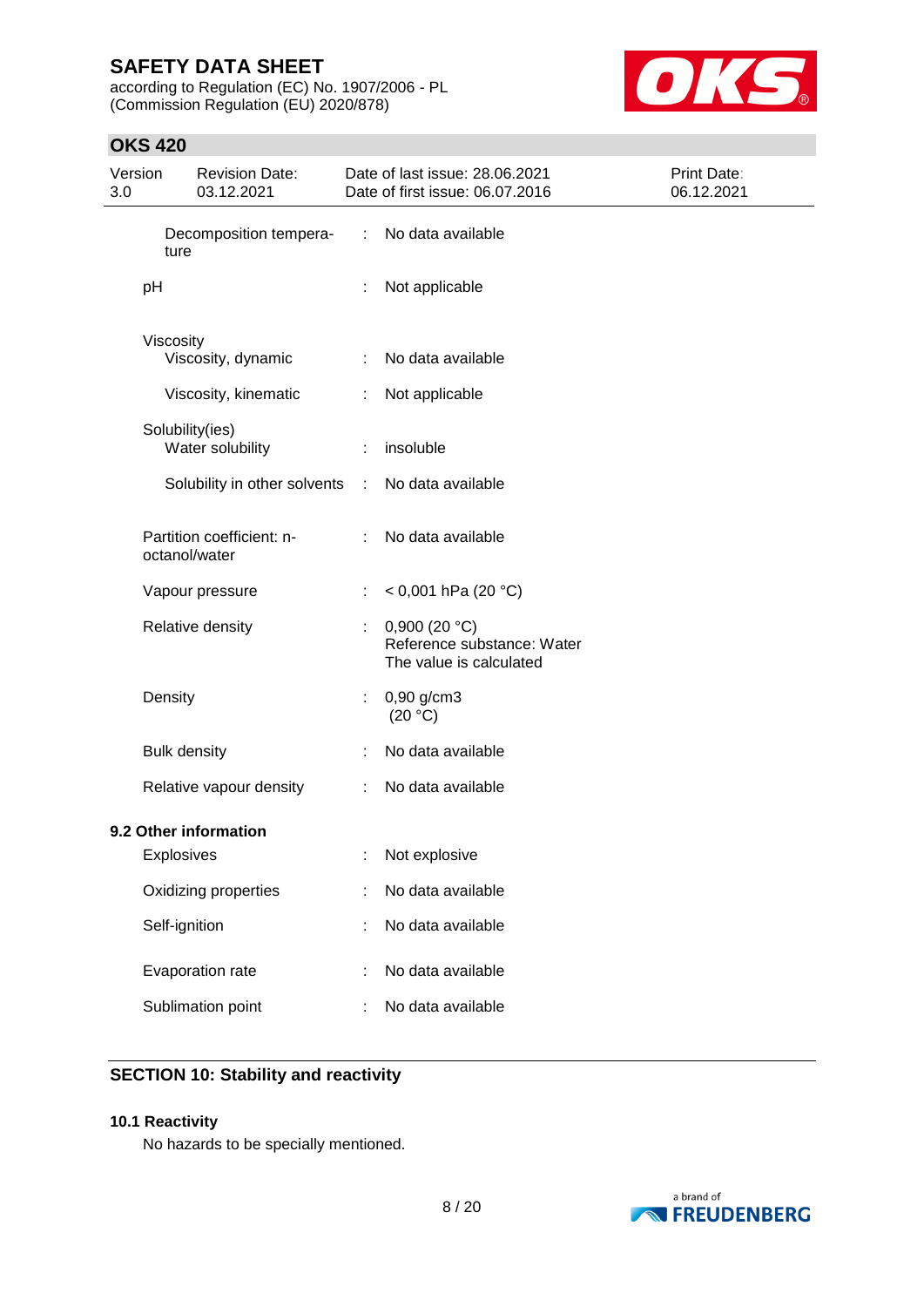according to Regulation (EC) No. 1907/2006 - PL (Commission Regulation (EU) 2020/878)



# **OKS 420**

| Version | Revision Date: | Date of last issue: 28.06.2021  | <b>Print Date:</b> |
|---------|----------------|---------------------------------|--------------------|
| 3.0     | 03.12.2021     | Date of first issue: 06.07.2016 | 06.12.2021         |

### **10.2 Chemical stability**

Stable under normal conditions.

### **10.3 Possibility of hazardous reactions**

| Hazardous reactions | No dangerous reaction known under conditions of normal use. |  |
|---------------------|-------------------------------------------------------------|--|
|                     |                                                             |  |

### **10.4 Conditions to avoid**

Conditions to avoid : No conditions to be specially mentioned.

## **10.5 Incompatible materials**

Materials to avoid : No materials to be especially mentioned.

## **10.6 Hazardous decomposition products**

No decomposition if stored and applied as directed.

## **SECTION 11: Toxicological information**

## **11.1 Information on hazard classes as defined in Regulation (EC) No 1272/2008**

### **Acute toxicity**

**Product:**

| Acute inhalation toxicity | : Remarks: This information is not available. |
|---------------------------|-----------------------------------------------|
| Acute dermal toxicity     | Symptoms: Redness, Local irritation           |

### **Components:**

| tio1:1.86:0.14):      |  | reaction product of diphenylmethanediisocyanate, octylamine and oleylamine (molar ra-    |  |  |  |
|-----------------------|--|------------------------------------------------------------------------------------------|--|--|--|
| Acute oral toxicity   |  | : LD50 (Rat): $> 2.000$ mg/kg<br>Method: Directive 67/548/EEC, Annex V, B.1.<br>GLP: yes |  |  |  |
| Acute dermal toxicity |  | : LD50 (Rat): $> 2.000$ mg/kg<br>Method: OECD Test Guideline 402<br>GLP: yes             |  |  |  |
|                       |  |                                                                                          |  |  |  |

## **4-ethyl-2-(8-heptadecenyl)-2-oxazoline-4-methanol:**

| Acute oral toxicity |  | : LD50 (Rat): $> 2.000$ mg/kg<br>Method: OECD Test Guideline 423<br>GLP: ves<br>Assessment: The substance or mixture has no acute oral tox-<br>icity |
|---------------------|--|------------------------------------------------------------------------------------------------------------------------------------------------------|
|---------------------|--|------------------------------------------------------------------------------------------------------------------------------------------------------|

### **Molybdenum trioxide, reaction products with bis[O,O-bis(2-ethylhexyl)] hydrogen dithiophosphate:**

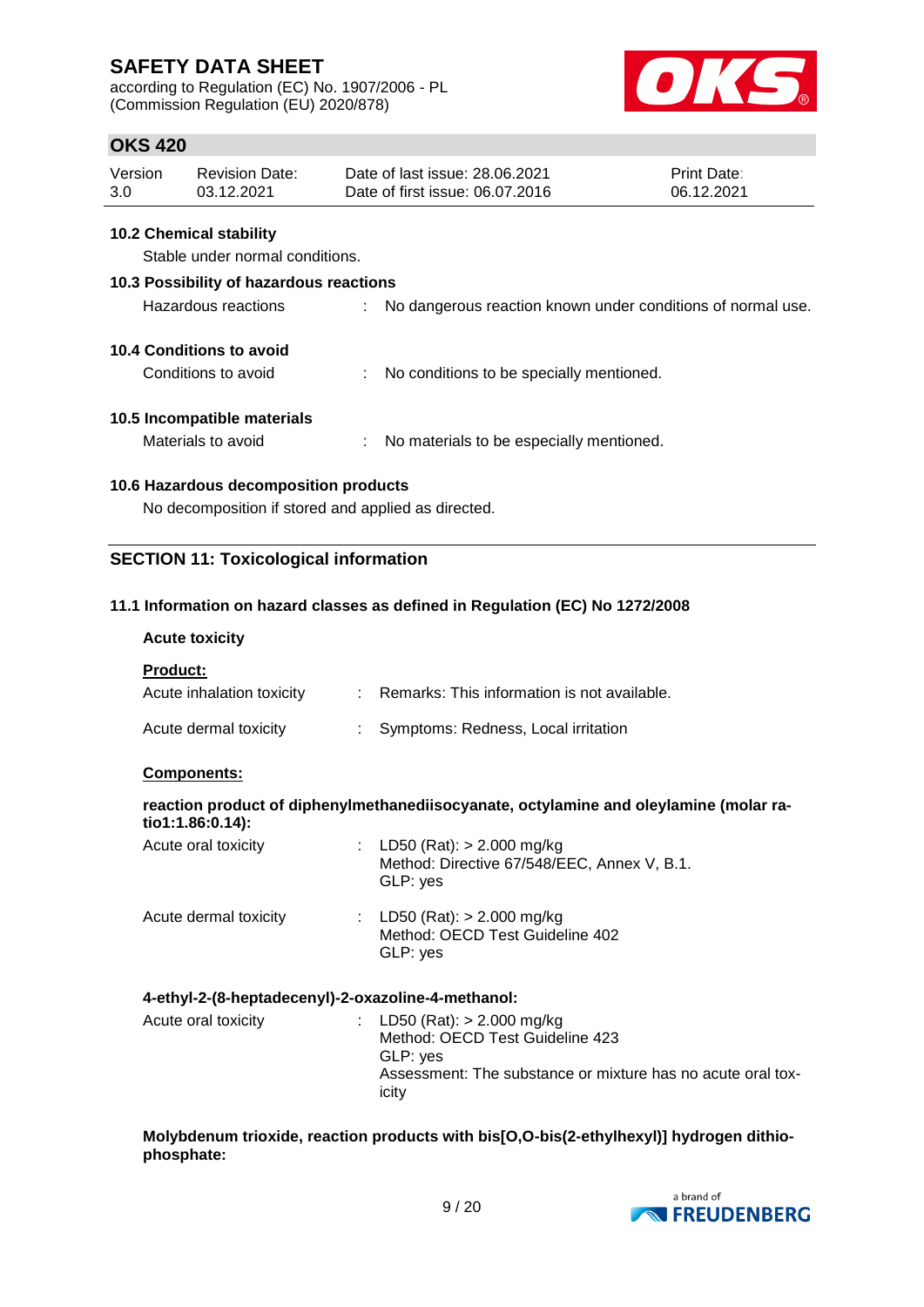according to Regulation (EC) No. 1907/2006 - PL (Commission Regulation (EU) 2020/878)



# **OKS 420**

| Version<br>3.0       | <b>Revision Date:</b><br>03.12.2021 |   | Date of last issue: 28.06.2021<br>Date of first issue: 06.07.2016                       | <b>Print Date:</b><br>06.12.2021 |
|----------------------|-------------------------------------|---|-----------------------------------------------------------------------------------------|----------------------------------|
|                      | Acute dermal toxicity               | ÷ | Symptoms: Redness, Local irritation                                                     |                                  |
|                      | <b>Skin corrosion/irritation</b>    |   |                                                                                         |                                  |
| Product:             |                                     |   |                                                                                         |                                  |
| Remarks              |                                     |   | This information is not available.                                                      |                                  |
|                      | <b>Components:</b>                  |   |                                                                                         |                                  |
|                      | tio1:1.86:0.14):                    |   | reaction product of diphenylmethanediisocyanate, octylamine and oleylamine (molar ra-   |                                  |
| Species              |                                     |   | Rabbit                                                                                  |                                  |
|                      | Assessment                          |   | No skin irritation                                                                      |                                  |
| Method               |                                     |   | OECD Test Guideline 404                                                                 |                                  |
| Result<br><b>GLP</b> |                                     |   | No skin irritation<br>yes                                                               |                                  |
|                      |                                     |   |                                                                                         |                                  |
|                      |                                     |   | 4-ethyl-2-(8-heptadecenyl)-2-oxazoline-4-methanol:                                      |                                  |
| Species              |                                     |   | human skin                                                                              |                                  |
|                      | Assessment                          |   | No skin irritation                                                                      |                                  |
| Result               |                                     |   | No skin irritation                                                                      |                                  |
|                      | phosphate:                          |   | Molybdenum trioxide, reaction products with bis[O,O-bis(2-ethylhexyl)] hydrogen dithio- |                                  |
|                      | Assessment                          | ÷ | Irritating to skin.                                                                     |                                  |
| Result               |                                     |   | Irritating to skin.                                                                     |                                  |
| <b>Remarks</b>       |                                     |   | Irritating to skin.                                                                     |                                  |
|                      | Serious eye damage/eye irritation   |   |                                                                                         |                                  |
| Product:             |                                     |   |                                                                                         |                                  |
| Remarks              |                                     |   | This information is not available.                                                      |                                  |
|                      | Components:                         |   |                                                                                         |                                  |
|                      | tio1:1.86:0.14):                    |   | reaction product of diphenylmethanediisocyanate, octylamine and oleylamine (molar ra-   |                                  |
| Species              |                                     |   | Rabbit                                                                                  |                                  |
|                      | Assessment                          |   | No eye irritation                                                                       |                                  |
| Method               |                                     |   | <b>OECD Test Guideline 405</b>                                                          |                                  |
| Result               |                                     |   | No eye irritation                                                                       |                                  |
| <b>GLP</b>           |                                     |   | yes                                                                                     |                                  |
|                      |                                     |   | 4-ethyl-2-(8-heptadecenyl)-2-oxazoline-4-methanol:                                      |                                  |
|                      | Assessment                          |   | No eye irritation                                                                       |                                  |
| Result               |                                     |   | No eye irritation                                                                       |                                  |
|                      |                                     |   |                                                                                         |                                  |

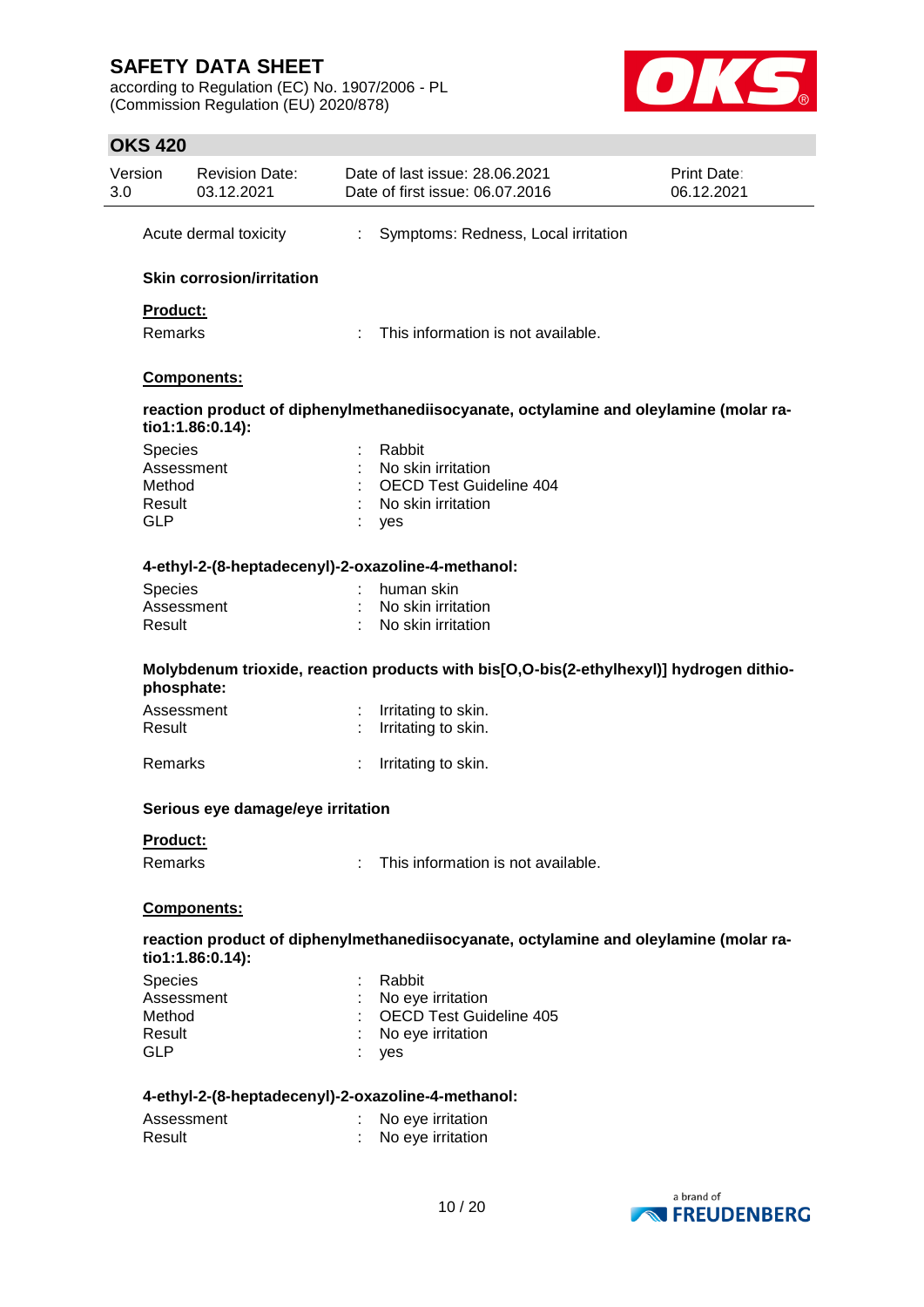according to Regulation (EC) No. 1907/2006 - PL (Commission Regulation (EU) 2020/878)



## **OKS 420**

| Version | <b>Revision Date:</b> | Date of last issue: 28.06.2021  | <b>Print Date:</b> |
|---------|-----------------------|---------------------------------|--------------------|
| 3.0     | 03.12.2021            | Date of first issue: 06.07.2016 | 06.12.2021         |

**Molybdenum trioxide, reaction products with bis[O,O-bis(2-ethylhexyl)] hydrogen dithiophosphate:**

| Assessment | No eye irritation   |
|------------|---------------------|
| Result     | : No eye irritation |

#### **Respiratory or skin sensitisation**

### **Product:**

Remarks : This information is not available.

#### **Components:**

### **reaction product of diphenylmethanediisocyanate, octylamine and oleylamine (molar ratio1:1.86:0.14):**

| Test Type | : Maximisation Test                  |
|-----------|--------------------------------------|
| Species   | : Guinea pig                         |
| Method    | : OECD Test Guideline 406            |
| Result    | : Does not cause skin sensitisation. |
| GLP       | : yes                                |

### **4-ethyl-2-(8-heptadecenyl)-2-oxazoline-4-methanol:**

| Assessment | The product is a skin sensitiser, sub-category 1A. |
|------------|----------------------------------------------------|
| Result     | The product is a skin sensitiser, sub-category 1A. |

### **Molybdenum trioxide, reaction products with bis[O,O-bis(2-ethylhexyl)] hydrogen dithiophosphate:**

| Assessment | The product is a skin sensitiser, sub-category 1B. |
|------------|----------------------------------------------------|
| Result     | The product is a skin sensitiser, sub-category 1B. |

#### **Germ cell mutagenicity**

| Genotoxicity in vitro | Remarks: No data available |
|-----------------------|----------------------------|
| Genotoxicity in vivo  | Remarks: No data available |

#### **Components:**

|                       |  | reaction product of diphenylmethanediisocyanate, octylamine and oleylamine (molar ra- |
|-----------------------|--|---------------------------------------------------------------------------------------|
| $tio1:1.86:0.14$ :    |  |                                                                                       |
| Genotoxicity in vitro |  | Test Type: Chromosome aberration test in vitro                                        |

Result: negative

### **Carcinogenicity**

### **Product:**

Remarks : No data available

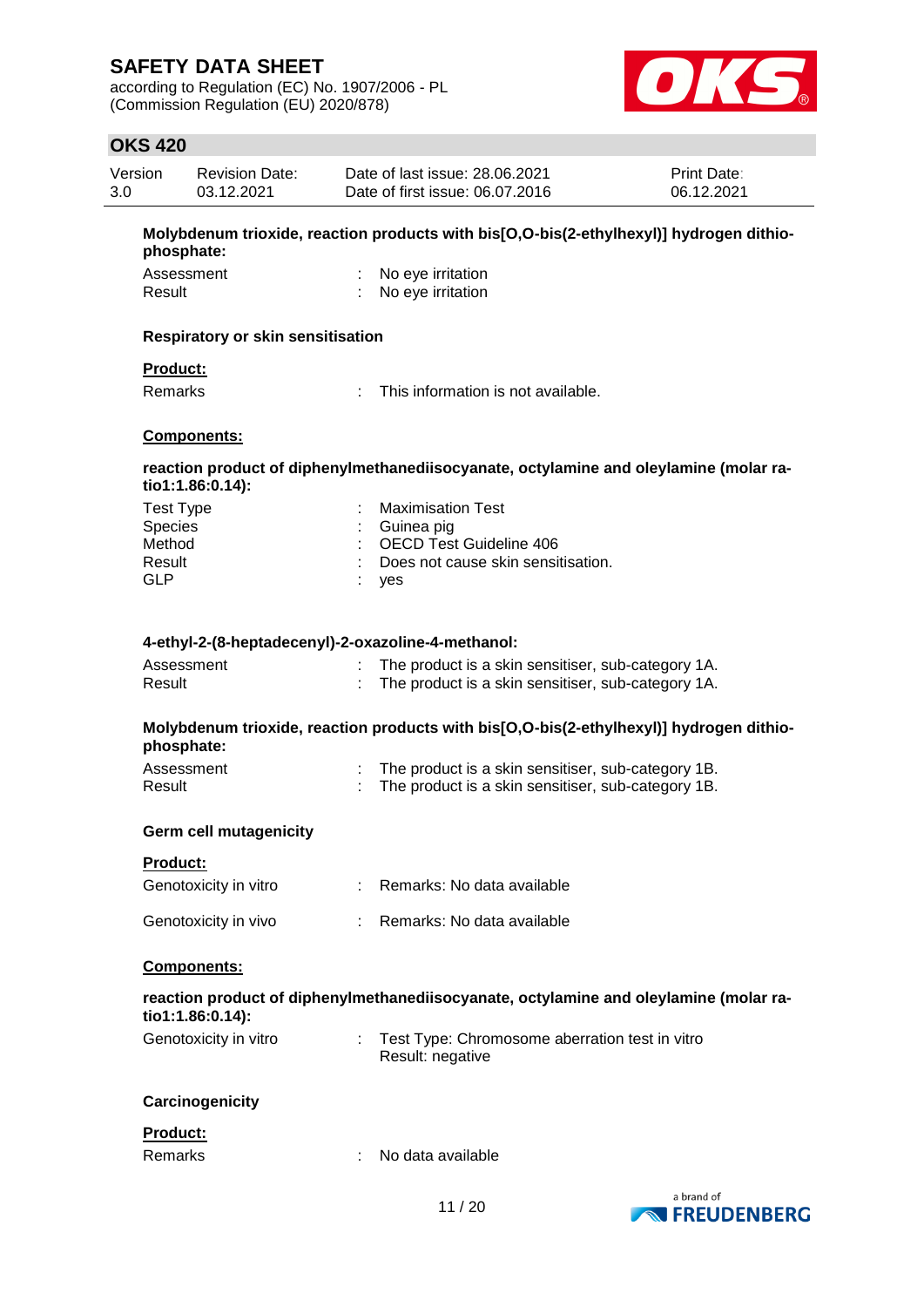according to Regulation (EC) No. 1907/2006 - PL (Commission Regulation (EU) 2020/878)



## **OKS 420**

| Version | Revision Date: | Date of last issue: 28.06.2021  | <b>Print Date:</b> |
|---------|----------------|---------------------------------|--------------------|
| 3.0     | 03.12.2021     | Date of first issue: 06.07.2016 | 06.12.2021         |

### **Reproductive toxicity**

#### **Product:**

| Effects on fertility               | : Remarks: No data available |
|------------------------------------|------------------------------|
| Effects on foetal develop-<br>ment | : Remarks: No data available |

### **Repeated dose toxicity**

### **Product:**

Remarks : This information is not available.

### **Aspiration toxicity**

## **Product:**

This information is not available.

### **11.2 Information on other hazards**

### **Endocrine disrupting properties**

### **Product:**

Assessment : The substance/mixture does not contain components considered to have endocrine disrupting properties according to REACH Article 57(f) or Commission Delegated regulation (EU) 2017/2100 or Commission Regulation (EU) 2018/605 at levels of 0.1% or higher.

#### **Further information**

### **Product:**

Remarks : Information given is based on data on the components and the toxicology of similar products.

### **Components:**

|            | Molybdenum trioxide, reaction products with bis[O,O-bis(2-ethylhexyl)] hydrogen dithio-                       |
|------------|---------------------------------------------------------------------------------------------------------------|
| phosphate: |                                                                                                               |
| <b>D</b> 1 | e de la caractería de la caractería de la caractería de la caractería de la caractería de la caractería de la |

Remarks : Ingestion causes irritation of upper respiratory system and gastrointestinal disturbance.

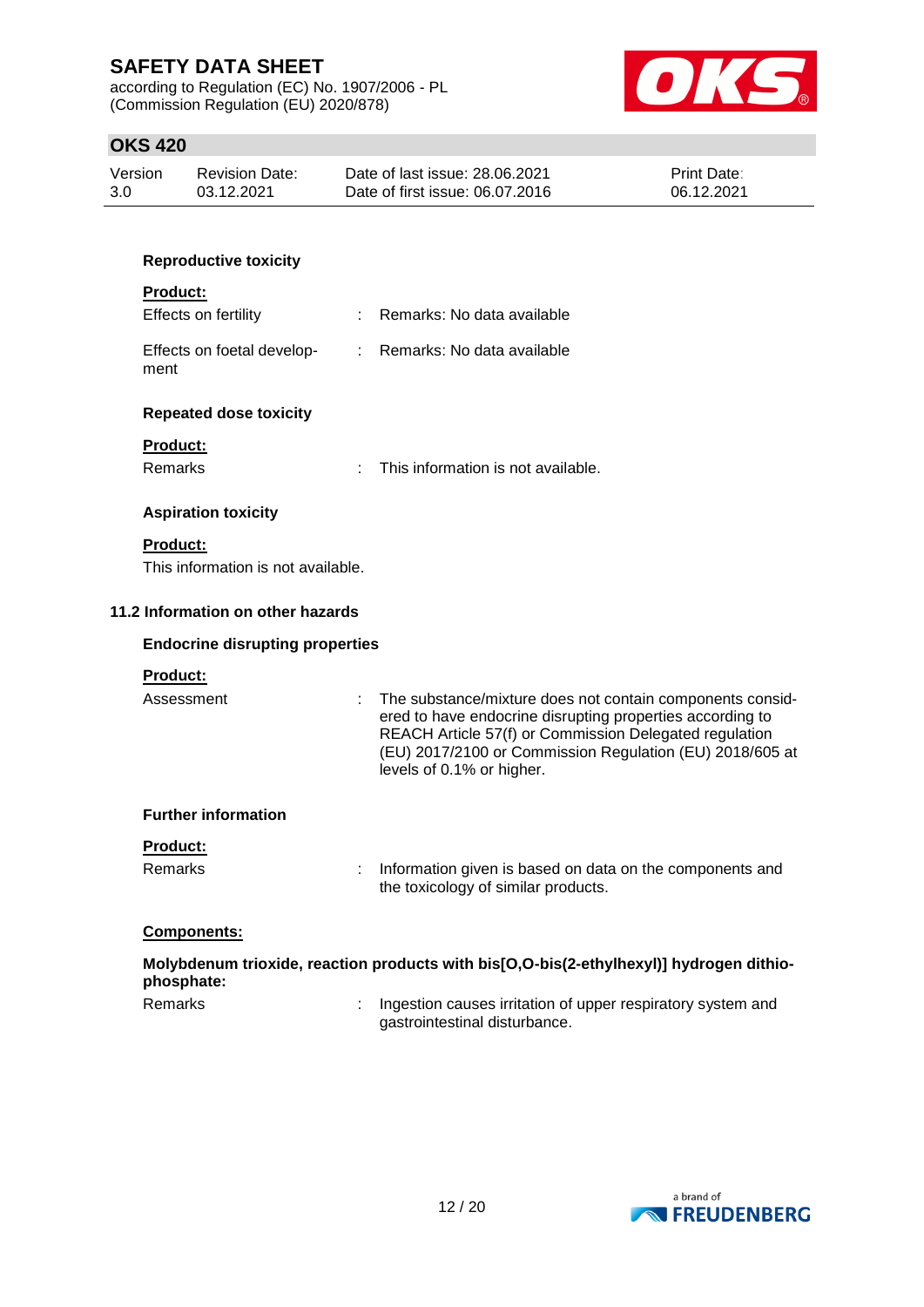according to Regulation (EC) No. 1907/2006 - PL (Commission Regulation (EU) 2020/878)



# **OKS 420**

| Version | <b>Revision Date:</b> | Date of last issue: 28.06.2021  | <b>Print Date:</b> |
|---------|-----------------------|---------------------------------|--------------------|
| 3.0     | 03.12.2021            | Date of first issue: 06.07.2016 | 06.12.2021         |

# **SECTION 12: Ecological information**

### **12.1 Toxicity**

| <b>Product:</b>                                                                     |   |                            |
|-------------------------------------------------------------------------------------|---|----------------------------|
| Toxicity to fish                                                                    |   | Remarks: No data available |
| Toxicity to daphnia and other : Remarks: No data available<br>aquatic invertebrates |   |                            |
| Toxicity to algae/aquatic<br>plants                                                 |   | Remarks: No data available |
| Toxicity to microorganisms                                                          | ÷ | Remarks: No data available |

### **Components:**

| tio1:1.86:0.14):                    |                                                    | reaction product of diphenylmethanediisocyanate, octylamine and oleylamine (molar ra-                                                                                            |  |  |  |  |
|-------------------------------------|----------------------------------------------------|----------------------------------------------------------------------------------------------------------------------------------------------------------------------------------|--|--|--|--|
| Toxicity to fish                    |                                                    | : LC50 (Danio rerio (zebra fish)): $> 100$ mg/l<br>Exposure time: 96 h<br>Test Type: static test<br>Method: OECD Test Guideline 203<br>GLP: yes                                  |  |  |  |  |
| aquatic invertebrates               |                                                    | Toxicity to daphnia and other : EC50 (Daphnia magna (Water flea)): > 100 mg/l<br>Exposure time: 48 h<br>Test Type: Immobilization<br>Method: OECD Test Guideline 202<br>GLP: yes |  |  |  |  |
| Toxicity to algae/aquatic<br>plants |                                                    | : EC50 (Desmodesmus subspicatus (green algae)): > 100 mg/l<br>Exposure time: 72 h<br>Test Type: Growth inhibition<br>Method: OECD Test Guideline 201<br>GLP: yes                 |  |  |  |  |
| Toxicity to microorganisms          |                                                    | : EC50 (Bacteria): > 1.000 mg/l<br>Exposure time: 3 h<br>Test Type: Respiration inhibition<br>Method: OECD Test Guideline 209<br>GLP: yes                                        |  |  |  |  |
|                                     | 4-ethyl-2-(8-heptadecenyl)-2-oxazoline-4-methanol: |                                                                                                                                                                                  |  |  |  |  |
|                                     |                                                    | Toxicity to daphnia and other : EC50 (Daphnia magna (Water flea)): 69,17 mg/l                                                                                                    |  |  |  |  |

| I OXICIty to daphnia and other :<br>aquatic invertebrates | EC50 (Daphnia magha (Water fiea)): 69,17 mg/l<br>Exposure time: 48 h<br>Test Type: static test<br>Method: OECD Test Guideline 202 |
|-----------------------------------------------------------|-----------------------------------------------------------------------------------------------------------------------------------|
| Toxicity to algae/aquatic                                 | : EC50 (Desmodesmus subspicatus (green algae)): 65,6 mg/l                                                                         |
|                                                           | a hrand of                                                                                                                        |

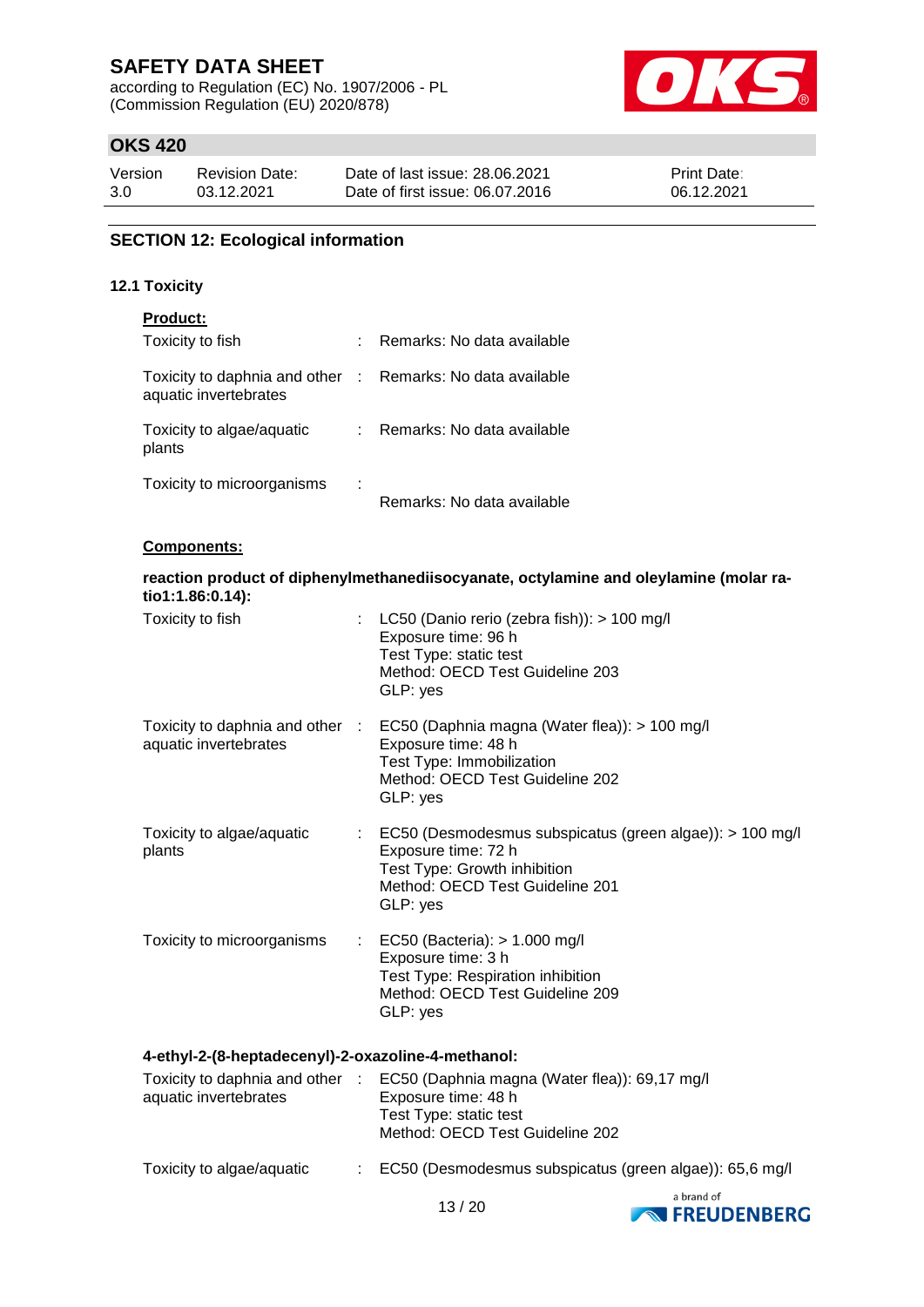according to Regulation (EC) No. 1907/2006 - PL (Commission Regulation (EU) 2020/878)



## **OKS 420**

| Version<br>3.0 | <b>Revision Date:</b><br>03.12.2021                      |    | Date of last issue: 28.06.2021<br>Date of first issue: 06.07.2016                                                                                                   | <b>Print Date:</b><br>06.12.2021 |
|----------------|----------------------------------------------------------|----|---------------------------------------------------------------------------------------------------------------------------------------------------------------------|----------------------------------|
| plants         |                                                          |    | Exposure time: 72 h<br>Test Type: static test<br>Method: OECD Test Guideline 201<br>GLP: yes                                                                        |                                  |
| phosphate:     |                                                          |    | Molybdenum trioxide, reaction products with bis[O,O-bis(2-ethylhexyl)] hydrogen dithio-                                                                             |                                  |
|                | Toxicity to fish                                         | ÷. | LC50 (Oncorhynchus mykiss (rainbow trout)): $> 100$ mg/l<br>Exposure time: 96 h<br>Test Type: semi-static test<br>Method: OECD Test Guideline 203<br>GLP: yes       |                                  |
|                |                                                          |    | Remarks: May cause long-term adverse effects in the aquatic<br>environment.                                                                                         |                                  |
|                | Toxicity to daphnia and other :<br>aquatic invertebrates |    | EC50 (Daphnia magna (Water flea)): > 100 mg/l<br>Exposure time: 48 h<br>Test Type: static test<br>Method: OECD Test Guideline 202<br>GLP: yes                       |                                  |
| plants         | Toxicity to algae/aquatic                                | ÷. | EC50 (Pseudokirchneriella subcapitata (green algae)): > 100<br>mg/l<br>Exposure time: 72 h<br>Test Type: static test<br>Method: OECD Test Guideline 201<br>GLP: yes |                                  |

## **12.2 Persistence and degradability**

#### **Product:**

| Biodegradability                                                | Remarks: No data available |
|-----------------------------------------------------------------|----------------------------|
| Physico-chemical removabil- : Remarks: No data available<br>ity |                            |

#### **Components:**

**reaction product of diphenylmethanediisocyanate, octylamine and oleylamine (molar ratio1:1.86:0.14):**

Biodegradability : Test Type: Primary biodegradation Inoculum: activated sludge Result: Not rapidly biodegradable Biodegradation: 10 % Exposure time: 28 d Method: OECD Test Guideline 301F GLP: yes

## **4-ethyl-2-(8-heptadecenyl)-2-oxazoline-4-methanol:**

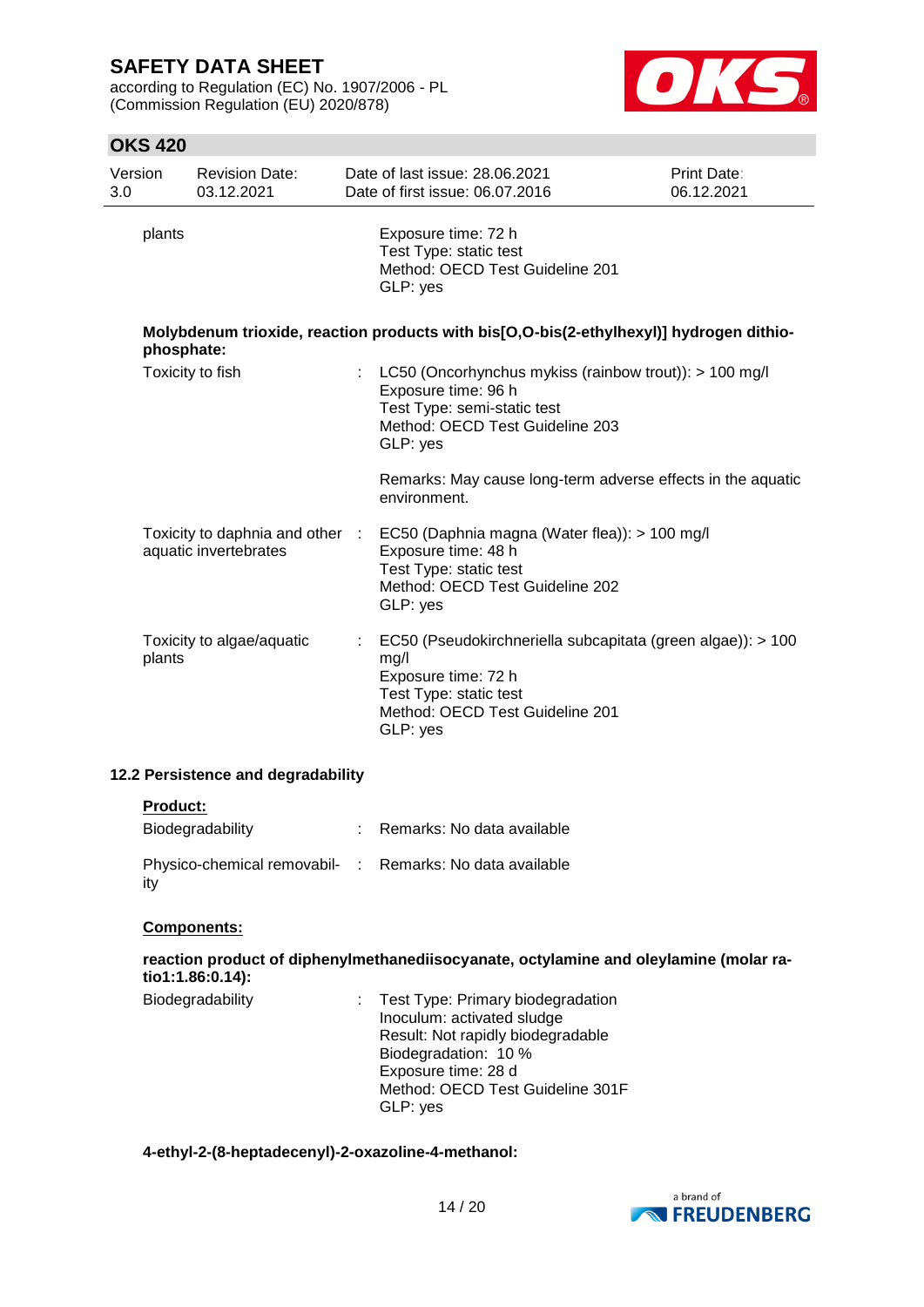according to Regulation (EC) No. 1907/2006 - PL (Commission Regulation (EU) 2020/878)



# **OKS 420**

| Version<br>3.0 |                        | <b>Revision Date:</b><br>03.12.2021                |    | Date of last issue: 28.06.2021<br>Date of first issue: 06.07.2016                                                                                                                                                       | Print Date:<br>06.12.2021 |
|----------------|------------------------|----------------------------------------------------|----|-------------------------------------------------------------------------------------------------------------------------------------------------------------------------------------------------------------------------|---------------------------|
|                |                        | Biodegradability                                   |    | Result: Not rapidly biodegradable<br>Biodegradation: 34,73 %<br>Method: OECD Test Guideline 301B                                                                                                                        |                           |
|                | phosphate:             |                                                    |    | Molybdenum trioxide, reaction products with bis[O,O-bis(2-ethylhexyl)] hydrogen dithio-                                                                                                                                 |                           |
|                |                        | Biodegradability                                   |    | Result: Not rapidly biodegradable<br>Biodegradation: 11 %<br>Exposure time: 28 d<br>Method: OECD Test Guideline 301B                                                                                                    |                           |
|                |                        | 12.3 Bioaccumulative potential                     |    |                                                                                                                                                                                                                         |                           |
|                | Product:               | Bioaccumulation                                    |    | Remarks: This mixture contains no substance considered to<br>be persistent, bioaccumulating and toxic (PBT).<br>This mixture contains no substance considered to be very<br>persistent and very bioaccumulating (vPvB). |                           |
|                |                        | Components:                                        |    |                                                                                                                                                                                                                         |                           |
|                |                        | tio1:1.86:0.14):                                   |    | reaction product of diphenylmethanediisocyanate, octylamine and oleylamine (molar ra-                                                                                                                                   |                           |
|                |                        | Partition coefficient: n-<br>octanol/water         | t. | log Pow: > 6                                                                                                                                                                                                            |                           |
|                |                        |                                                    |    | 4-ethyl-2-(8-heptadecenyl)-2-oxazoline-4-methanol:                                                                                                                                                                      |                           |
|                |                        | Partition coefficient: n-<br>octanol/water         | ÷  | log Pow: 3,42 (20 °C)                                                                                                                                                                                                   |                           |
|                | phosphate:             |                                                    |    | Molybdenum trioxide, reaction products with bis[O,O-bis(2-ethylhexyl)] hydrogen dithio-                                                                                                                                 |                           |
|                |                        | Partition coefficient: n-<br>octanol/water         |    | log Pow: > 4                                                                                                                                                                                                            |                           |
|                |                        | 12.4 Mobility in soil                              |    |                                                                                                                                                                                                                         |                           |
|                | Product:               |                                                    |    |                                                                                                                                                                                                                         |                           |
|                | Mobility               |                                                    |    | Remarks: No data available                                                                                                                                                                                              |                           |
|                |                        | Distribution among environ-<br>mental compartments |    | Remarks: No data available                                                                                                                                                                                              |                           |
|                |                        | 12.5 Results of PBT and vPvB assessment            |    |                                                                                                                                                                                                                         |                           |
|                | Product:<br>Assessment |                                                    |    | This substance/mixture contains no components considered<br>to be either persistent, bioaccumulative and toxic (PBT), or                                                                                                |                           |

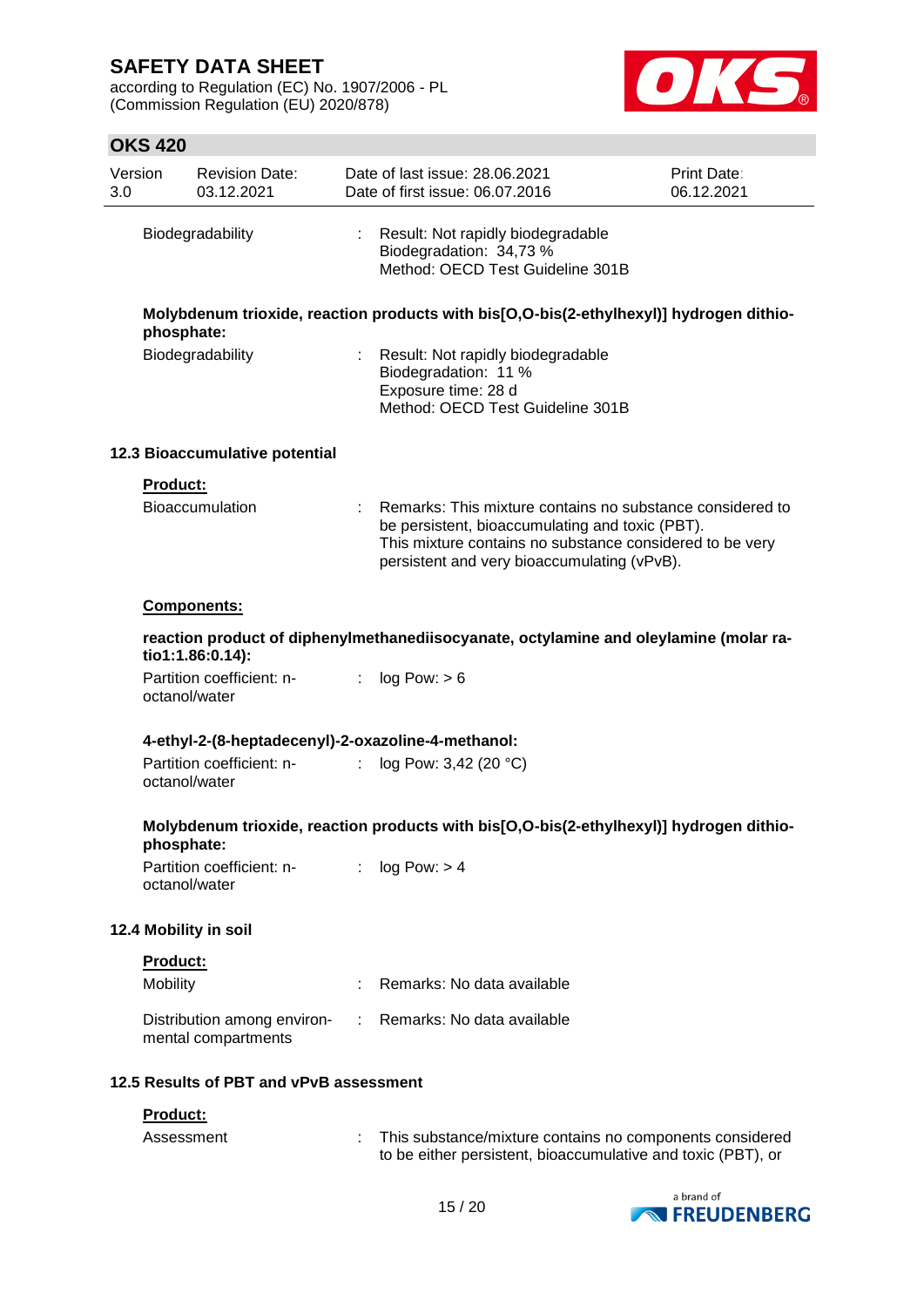according to Regulation (EC) No. 1907/2006 - PL (Commission Regulation (EU) 2020/878)



## **OKS 420**

| Version | Revision Date: | Date of last issue: 28.06.2021  | <b>Print Date:</b> |
|---------|----------------|---------------------------------|--------------------|
| 3.0     | 03.12.2021     | Date of first issue: 06.07.2016 | 06.12.2021         |

very persistent and very bioaccumulative (vPvB) at levels of 0.1% or higher..

### **Components:**

| 4-ethyl-2-(8-heptadecenyl)-2-oxazoline-4-methanol: |  |                                                                     |  |  |
|----------------------------------------------------|--|---------------------------------------------------------------------|--|--|
| Assessment                                         |  | : Non-classified vPvB substance. Non-classified PBT sub-<br>stance. |  |  |

## **12.6 Endocrine disrupting properties**

| ered to have endocrine disrupting properties according to<br>REACH Article 57(f) or Commission Delegated regulation<br>(EU) 2017/2100 or Commission Regulation (EU) 2018/605 at<br>levels of 0.1% or higher. | Assessment |  | : The substance/mixture does not contain components consid- |  |
|--------------------------------------------------------------------------------------------------------------------------------------------------------------------------------------------------------------|------------|--|-------------------------------------------------------------|--|
|--------------------------------------------------------------------------------------------------------------------------------------------------------------------------------------------------------------|------------|--|-------------------------------------------------------------|--|

## **12.7 Other adverse effects**

| <b>Product:</b> |  |  |  |  |
|-----------------|--|--|--|--|
|                 |  |  |  |  |

| Additional ecological infor- | : No information on ecology is available. |
|------------------------------|-------------------------------------------|
| mation                       |                                           |
|                              |                                           |

## **Components:**

mation

### **Molybdenum trioxide, reaction products with bis[O,O-bis(2-ethylhexyl)] hydrogen dithiophosphate:** Additional ecological infor- : May cause long lasting harmful effects to aquatic life.

# **SECTION 13: Disposal considerations**

#### **13.1 Waste treatment methods**

| Product                | : Waste codes should be assigned by the user based on the<br>application for which the product was used.                                                                                                           |
|------------------------|--------------------------------------------------------------------------------------------------------------------------------------------------------------------------------------------------------------------|
|                        | The product should not be allowed to enter drains, water<br>courses or the soil.<br>Do not dispose of with domestic refuse.<br>Dispose of as hazardous waste in compliance with local and<br>national regulations. |
| Contaminated packaging | : Packaging that is not properly emptied must be disposed of as<br>the unused product.<br>Dispose of waste product or used containers according to<br>local regulations.                                           |

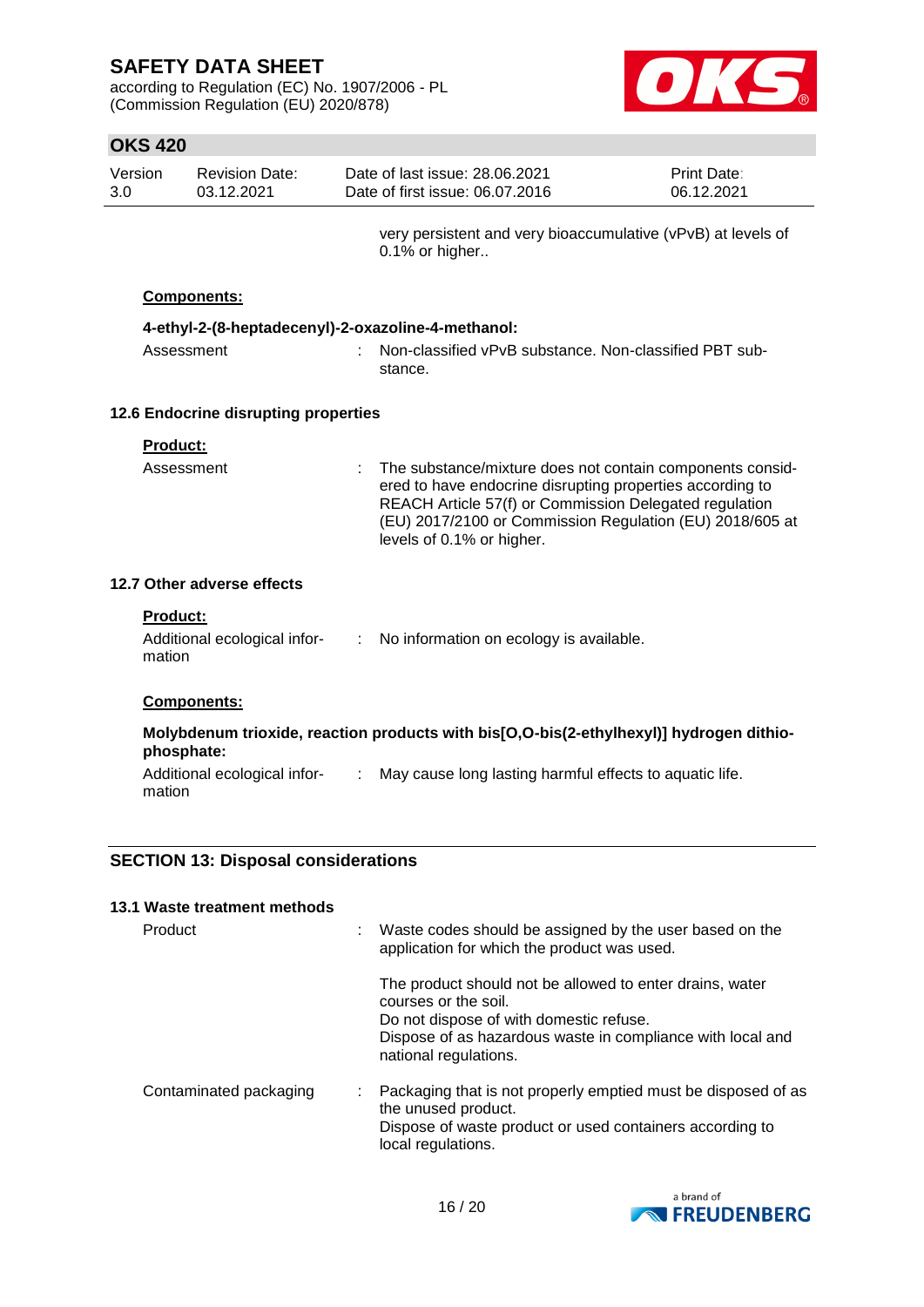according to Regulation (EC) No. 1907/2006 - PL (Commission Regulation (EU) 2020/878)



# **OKS 420**

| Version<br>3.0 | <b>Revision Date:</b><br>03.12.2021 | Date of last issue: 28.06.2021<br>Date of first issue: 06.07.2016                                             | Print Date:<br>06.12.2021 |
|----------------|-------------------------------------|---------------------------------------------------------------------------------------------------------------|---------------------------|
|                |                                     | The following Waste Codes are only suggestions:                                                               |                           |
| Waste Code     |                                     | used product, unused product<br>12 01 12*, spent waxes and fats                                               |                           |
|                |                                     | uncleaned packagings<br>15 01 10, packaging containing residues of or contaminated<br>by hazardous substances |                           |

## **SECTION 14: Transport information**

### **14.1 UN number or ID number**

Not regulated as a dangerous good

### **14.2 UN proper shipping name**

Not regulated as a dangerous good

### **14.3 Transport hazard class(es)**

Not regulated as a dangerous good

### **14.4 Packing group**

Not regulated as a dangerous good

### **14.5 Environmental hazards**

Not regulated as a dangerous good

### **14.6 Special precautions for user**

Not applicable

### **14.7 Maritime transport in bulk according to IMO instruments**

Remarks : Not applicable for product as supplied.

## **SECTION 15: Regulatory information**

#### **15.1 Safety, health and environmental regulations/legislation specific for the substance or mixture**

| REACH - Restrictions on the manufacture, placing on<br>the market and use of certain dangerous substances,<br>preparations and articles (Annex XVII) | Not applicable                                                                                                                 |
|------------------------------------------------------------------------------------------------------------------------------------------------------|--------------------------------------------------------------------------------------------------------------------------------|
| REACH - Candidate List of Substances of Very High<br>Concern for Authorisation (Article 59).                                                         | This product does not contain sub-<br>stances of very high concern (Regu-<br>lation (EC) No 1907/2006 (REACH),<br>Article 57). |
| REACH - List of substances subject to authorisation<br>(Annex XIV)                                                                                   | Not applicable                                                                                                                 |
| Regulation (EC) No 1005/2009 on substances that de-<br>plete the ozone layer                                                                         | Not applicable                                                                                                                 |

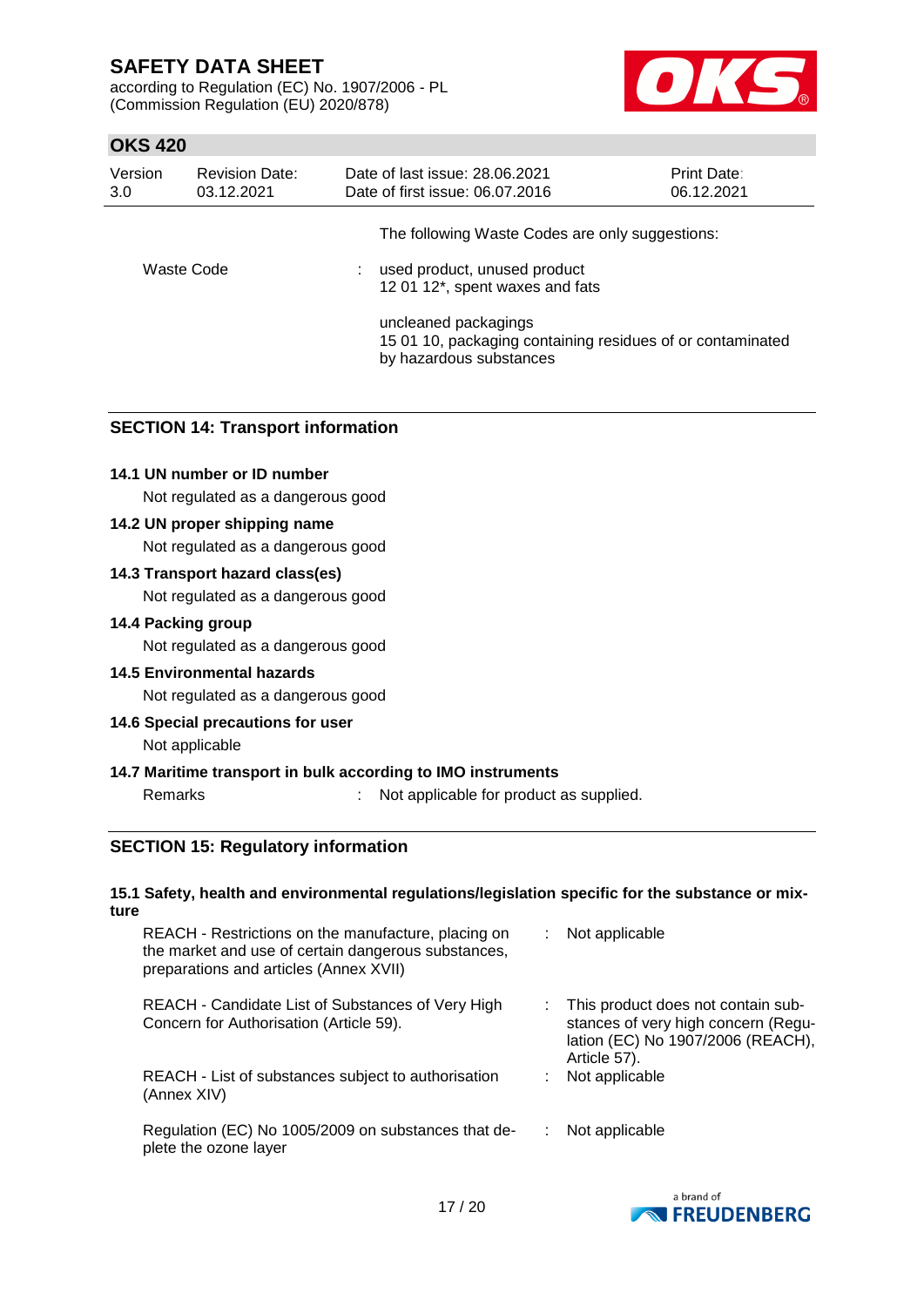according to Regulation (EC) No. 1907/2006 - PL (Commission Regulation (EU) 2020/878)



## **OKS 420**

| Version<br>3.0 |                | <b>Revision Date:</b><br>03.12.2021                                                                                                                      |   | Date of last issue: 28.06.2021<br>Date of first issue: 06.07.2016 | Print Date:<br>06.12.2021                                                                                                                                                                                                                                                                                                                                                 |
|----------------|----------------|----------------------------------------------------------------------------------------------------------------------------------------------------------|---|-------------------------------------------------------------------|---------------------------------------------------------------------------------------------------------------------------------------------------------------------------------------------------------------------------------------------------------------------------------------------------------------------------------------------------------------------------|
|                | tants (recast) |                                                                                                                                                          |   | Regulation (EU) 2019/1021 on persistent organic pollu-            | Not applicable                                                                                                                                                                                                                                                                                                                                                            |
|                |                | Regulation (EC) No 649/2012 of the European Parlia-<br>of dangerous chemicals                                                                            |   | ment and the Council concerning the export and import             | Not applicable                                                                                                                                                                                                                                                                                                                                                            |
|                | stances.       | Seveso III: Directive 2012/18/EU of the European :<br>Parliament and of the Council on the control of<br>major-accident hazards involving dangerous sub- |   |                                                                   | Not applicable                                                                                                                                                                                                                                                                                                                                                            |
|                |                | Volatile organic compounds                                                                                                                               | ÷ |                                                                   | Directive 2010/75/EU of 24 November 2010 on industrial<br>emissions (integrated pollution prevention and control)<br>Volatile organic compounds (VOC) content: 0,48 %                                                                                                                                                                                                     |
|                |                | <b>Other regulations:</b>                                                                                                                                |   |                                                                   |                                                                                                                                                                                                                                                                                                                                                                           |
|                |                | 2019, No. 0, item 1225)                                                                                                                                  |   |                                                                   | Act of 25 February 2011 on chemical substances and their mixtures (i.e. Journal of Laws of                                                                                                                                                                                                                                                                                |
|                |                | tion to technical progress (ATP).                                                                                                                        |   |                                                                   | Regulation (EC) No 1272/2008 of the European Parliament and of the Council of 16 December<br>2008 on classification, labelling and packaging of substances and mixtures, amending and<br>repealing Directives 67/548/EEC and 1999/45/EC, and amending Regulation (EC) No<br>1907/2006 (Official Journal of the European Union L 353 from 31.12.2008) with further adapta- |

Regulation (EC) No 1907/2006 of the European Parliament and of the Council of 18 December 2006 concerning the Registration, Evaluation, Authorisation and Restriction of Chemicals (REACH), establishing a European Chemicals Agency, amending Directive 1999/45/EC and repealing Council Regulation (EEC) No 793/93 and Commission Regulation (EC) No 1488/94 as well as Council Directive 76/769/EEC and Commission Directives 91/155/EEC, 93/67/EEC, 93/105/EC and 2000/21/EC (Official Journal of the European Union L 396 from 30.12.2006, as amended).

Commission Regulation (EU) 2015/830 of 28 May 2015 amending Regulation (EC) No 1907/2006 of the European Parliament and of the Council on the Registration, Evaluation, Authorisation and Restriction of Chemicals (REACH)

Ordinance of the Minister of Health of 10 August 2012 concerning the criteria and procedure of classification of chemical substances and their mixtures (consolidated text Dz. U. of 2015., pos. 208).

Ordinance of the Minister of Economy, Labour and Social Policy of 21st December 2005 concerning the basic requirements for personal protective equipment (Dz. U. Nr. 259, item 2173). Ordinance of the Minister of Labour and Social Policy of 12 June 2018 concerning the highest allowable concentrations and levels of the agents harmful for health in the workplace (Dz.U 2018 pos 1286, with later amendments).

Ordinance of the Minister of Health of 2nd February 2011 concerning tests and measurement of agents harmful for health in the workplace (Dz. U. Nr. 33, item 166 wraz z późn. zm.). Ordinance of the Minister of Health of 30th December 2004 on the health and safety of workers related to chemical agents at work (Dz. U. from 2005, Nr. 11, item 86, as amended).

Act of 14 December 2012. on Waste (Journal of Laws of 2013. pos. 21, as amended). Act of 13 June 2013. On packaging and packaging waste Journal. U. of 2013. Item. 888, as amended).

Ordinance of the Minister of Climate of 2nd January 2020 on Waste Catalog (Dz. U. 2020 item 10).

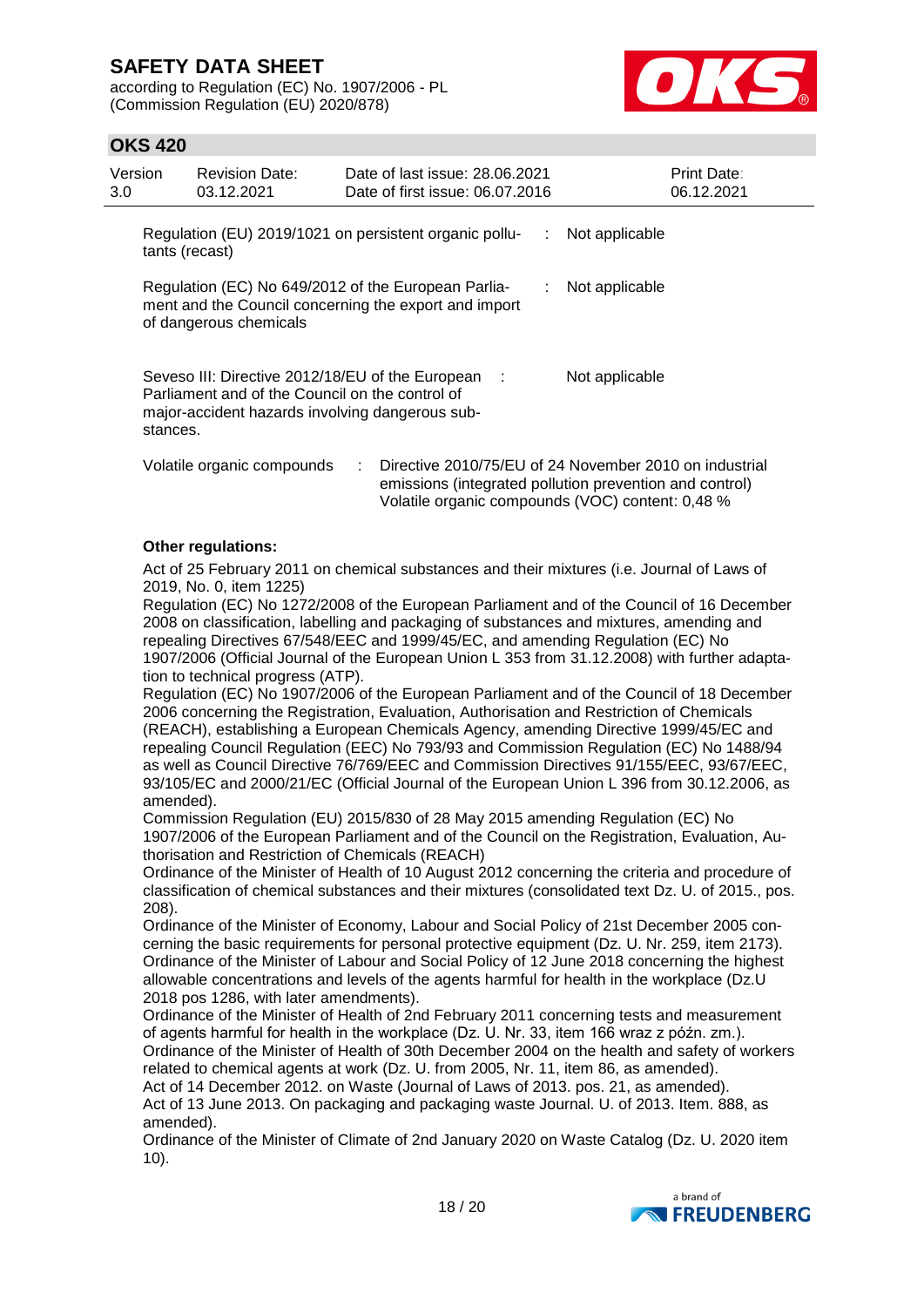according to Regulation (EC) No. 1907/2006 - PL (Commission Regulation (EU) 2020/878)



## **OKS 420**

| Version | Revision Date: | Date of last issue: 28.06.2021  | <b>Print Date:</b> |
|---------|----------------|---------------------------------|--------------------|
| 3.0     | 03.12.2021     | Date of first issue: 06.07.2016 | 06.12.2021         |

Ordinance of the Minister of Environment on the requirements for carrying out the process of thermal treatment of waste and how to deal with waste produced in the process. (Dz. U. of 2016., Pos. 108)

Act of 19 August 2011 on transport of dangerous goods (Dz. U. Nr. 227, item 1367, as amended).

Government Statement of 18 February 2019 on enforcing of changes Annexes A and B of European Agreement concerning international transport of dangerous goods by road (ADR) (Dz. U. 2019, item 769).

Ordinance of the Minister of Health of 20th April 2012 concerning labeling of containers of dangerous substances and dangerous mixtures and some mixtures ((consolidated text) Dz. U. z 2015 nr. 0 poz. 450).

Ordinance of the Minister of Health of 11th June 2012 concerning categories of dangerous substances and dangerous mixtures for which containers must be fitted with child-resistant fastenings and a tactile warning of danger (Dz. U. from 2012, item 688 as amended).

Take note of Directive 94/33/EC on the protection of young people at work or stricter national regulations, where applicable.

### **15.2 Chemical safety assessment**

This information is not available.

### **SECTION 16: Other information**

#### **Full text of H-Statements**

| : Causes skin irritation.                                 |
|-----------------------------------------------------------|
| : May cause an allergic skin reaction.                    |
| : Harmful to aquatic life with long lasting effects.      |
| : May cause long lasting harmful effects to aquatic life. |
|                                                           |

#### **Full text of other abbreviations**

| PL OEL         | Poland. Occupational exposure limits for airborne toxic sub-<br>stances |
|----------------|-------------------------------------------------------------------------|
| PL OEL / NDS   | Maximal Admissible Concentration                                        |
| PL OEL / NDSch | Maximal Admissible Temporary Concentration                              |

ADN - European Agreement concerning the International Carriage of Dangerous Goods by Inland Waterways; ADR - European Agreement concerning the International Carriage of Dangerous Goods by Road; AIIC - Australian Inventory of Industrial Chemicals; ASTM - American Society for the Testing of Materials; bw - Body weight; CLP - Classification Labelling Packaging Regulation; Regulation (EC) No 1272/2008; CMR - Carcinogen, Mutagen or Reproductive Toxicant; DIN - Standard of the German Institute for Standardisation; DSL - Domestic Substances List (Canada); ECHA - European Chemicals Agency; EC-Number - European Community number; ECx - Concentration associated with x% response; ELx - Loading rate associated with x% response; EmS - Emergency Schedule; ENCS - Existing and New Chemical Substances (Japan); ErCx - Concentration associated with x% growth rate response; GHS - Globally Harmonized System; GLP -